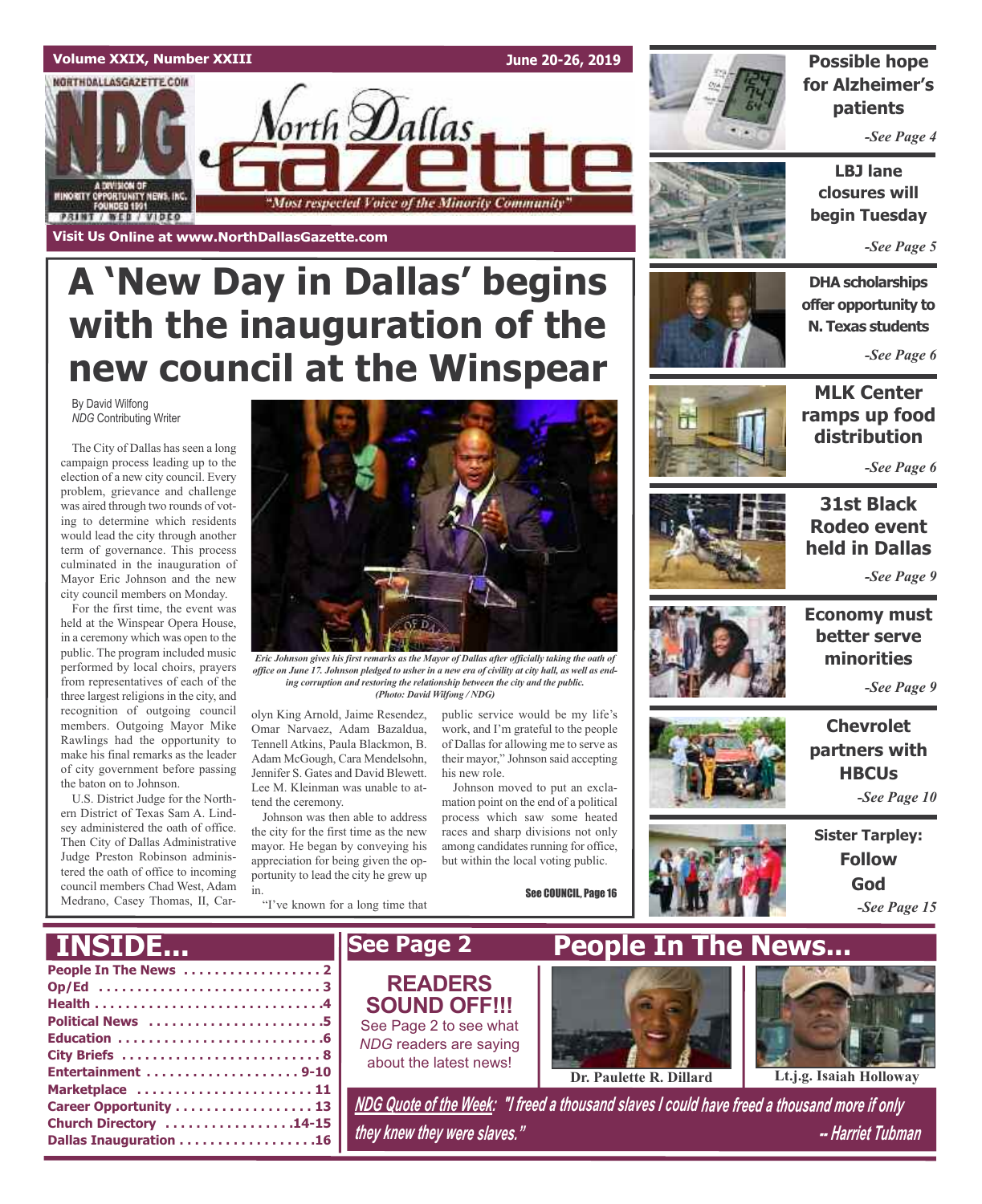### **People in the News www.NorthDallasGazette.com**

# **Dr. Paulette R. Dillard**

By Stacy M. Brown, NNPA Correspondent

After the pomp and circumstance that greeted the official announcement of Dr. Paulette R. Dillard taking the helm at Shaw University, she settled into her office to continue to put in motion her primary objectives for the historically black college.

"The major objective that we have here at Shaw is to make sure that we create the relevance for Shaw that, in what we do, answers that question that keeps surfacing and that causes every



HBCU president to bristle – and that is, 'Are we still relevant,'" Dillard told NNPA Newswire.

On May 2, Dillard formally received investiture as the liberal arts school's 18th president.

She received the ceremonial mace, the custom President's Medallion, and presidential regalia after a "Women Who Lead" Awards Luncheon in Shaw's historic Estey Hall.

The luncheon honored Dillard, North Carolina Chief Justice Cheri Beasley, Dallas Mavericks CEO Cynthia Marshall, and Mc-Donald's owner/operator Deborah Holder.

The celebration culminated with a performance by Dillard's friend, Grammy Award-winner, Peabo Bryson.

"We want to adapt the university so that it's clear what its relevance continues to be," Dillard said. That means that, given the challenges of higher education — and HBCUs in particular — we have to make sure that the education we're providing transforms the lives of the students that we have," she said.

Dillard continued:

"The curriculum most be more robust and we have to find a way to fund education that's so critical for these young people so that the two primary objectives we have right now are to identify sources of funding that guarantee every child that wants a college education can have one, and do so without incurring a moun-

tain of debt."

AMount Airy, North Carolina native, Dillard graduated from Barber-Scotia College in Concord, North Carolina. She holds a Masters of Business Administration from Belmont University in Nashville, Tennessee and a Masters of Science in Biology from Tennessee State University.

Dillard earned her Ph.D. in Biological Sciences from Clark Atlanta University.

Dillard has held senior leadership positions at GlaxoSmithKline, Quest Diagnostics and Clark Atlanta University's Center for Cancer Research and Therapeutic Development.

"Neither of my parents were college graduates, so I'm the first college graduate in my immediate family although my sister became a great educator," Dillard said.

"But that wasn't my path. It was really science… I wanted to be a researcher and I wanted to work in labs so that's what I majored in and that's what I did for 25 years," she said.

However, as she excelled in Science, Dillard said she found herself consistently being promoted into administrative roles and, in her personal life, she had been a

### See DILLARD, Page 4

# **Lt.j.g.Isaiah Holloway**

By Chief Mass Communication Specialist Bill Steele, Navy Office of Community Outreach

KIEL, Germany – Lt. j.g. Isaiah Holloway, a native of Fort Worth, Texas, is participating in the Baltic Operations (BALTOPS) exercise with 18 other nations.

"This is my first BAL-TOPS, I'm looking forward to it," said Holloway. "I'm the auxiliary officer onboard. I take care of anything to do with hydraulic oil, like steering equipment, the anchor windlass, elevators, and so



forth. It should be normal ops during BALTOPS; I'm just making sure my guys are ready'

BALTOPS 2019, scheduled for June 8-21, includes sea, air and land assets. The multi-national exercise provides a unique training opportunity that fosters cooperative relationships critical to ensuring safety at sea and security on the world's interconnected oceans.According to U.S. Navy officials, it is designed to improve training value for participants, enhance flexibility and interoperability, and demonstrate resolve among allied and partner forces in defending the Baltic Sea region.

Holloway is a surface warfare officer aboard the USS Fort McHenry, stationed in Norfolk, Virginia.

Fort McHenry is a Whidbey Island-class dock landing ship named for Fort McHenry in Baltimore, the 1814 defense of which inspired The Star-Spangled Banner.Whidbey Island class ships have the largest capacity for landing crafts of any U.S. Navy amphibious platform.

Holloway credits his successin the Navy to lessons he learned growing up in Fort Worth.

"I learned about being honest and being upfront," he said. "Back home everyone is sort of like that; nobody beats around the bush. I learned how to be humble there and it's helped a lot in my career." BALTOPS 2019 was

planned and is being led by U.S. 2nd Fleet (C2F), as directed by U.S. Naval Forces Europe. C2F was re-established last summer as a response to the changing security environment, and BAL-TOPS 2019 marks the first time the renewed fleet will be operating in Europe.

Commander, C2F, Vice Adm. Andrew "Woody" Lewis, will lead the exercise on behalf of U.S. Naval Forces Europe.

"As you all are aware, U.S. 2nd Fleet will be leading the exercise, but make no mistake, it will be founded on NATO and partner principles," said Lewis. "Through

> Criminal Defense **• DWI / Suspended License • WARRANTS Removed ¥**

BALTOPS 2019 and exercises like it, we strengthen our relationships and improve overall coordination and interoperability between allies and partners during both peace and times of conflict."

The exercise will begin in Kiel, Germany, with the presail conference. At-sea training will occur throughout the Baltic Sea, including events scheduled near Putlos, Germany; Saaremaa Island, Estonia; Riga, Latvia; Klaipeda, Lithuania; and Ravlunda, Sweden.At the end of the exercise, most participating

#### See HOLLOWAY, Page 4

Family Cases **• Divorce / Annulment • Child Support / Paternity**

# **NDG Readers Sound Off...**

### **What are teenagers buying fake IDs for?**

Well said, teenagers whether they are in Texas or at any place utilize such IDs to get access to the events where they are not allowed means illegally. Perhaps, they do offer some sort of assistance but in a end they labelled as illegit so have to be caution *-- Alex*

### **Texas Comptroller's Office Complicates Finding Unclaimed Funds**

We've been trying for 2

years to get unclaimed way. money. They keep wanting one more document or 1 more step. It is ridiculously difficult to navigate. *-- Susan Cockrell*

### **Texas Senate votes to elminate two unpopular traffic enforcement programs**

I think the DRP served a good purpose. Habitual offenders deserve more punishment and this was fitting. Okay with the cameras, They didn't bother me one way or the other. I never run a red light any*-- J. Cooley*

### **Ed Gray,** *NDG* **Senior Columnist: Decision time for the 2019 Dallas Mayoral Race**

This city cant afford to have the same people navigate city hall It needs a new leadership and Scott Griggs will do that. No more waste – no more secret meetings. We need a new kind of mayor.

*-- Chanda*

**A new chapter begins for Dallas**

### **with the election of Eric Johnson as mayor**

Congratulations Mr. Johnson , forget about the little people. Look down the hill. Fmosley homeless with a job.

*-- Flavor Mosely*

I hope he does a good job for the people of Dallas and not just for the wealthy Republicans who bankrolled much of his campaign. *--Vicki Hill*

**To share your opinion visit NorthDallasGazette.com**



\$69\* DIVORCE

*For the 411 in the community, go to www.northdallasgazette.com*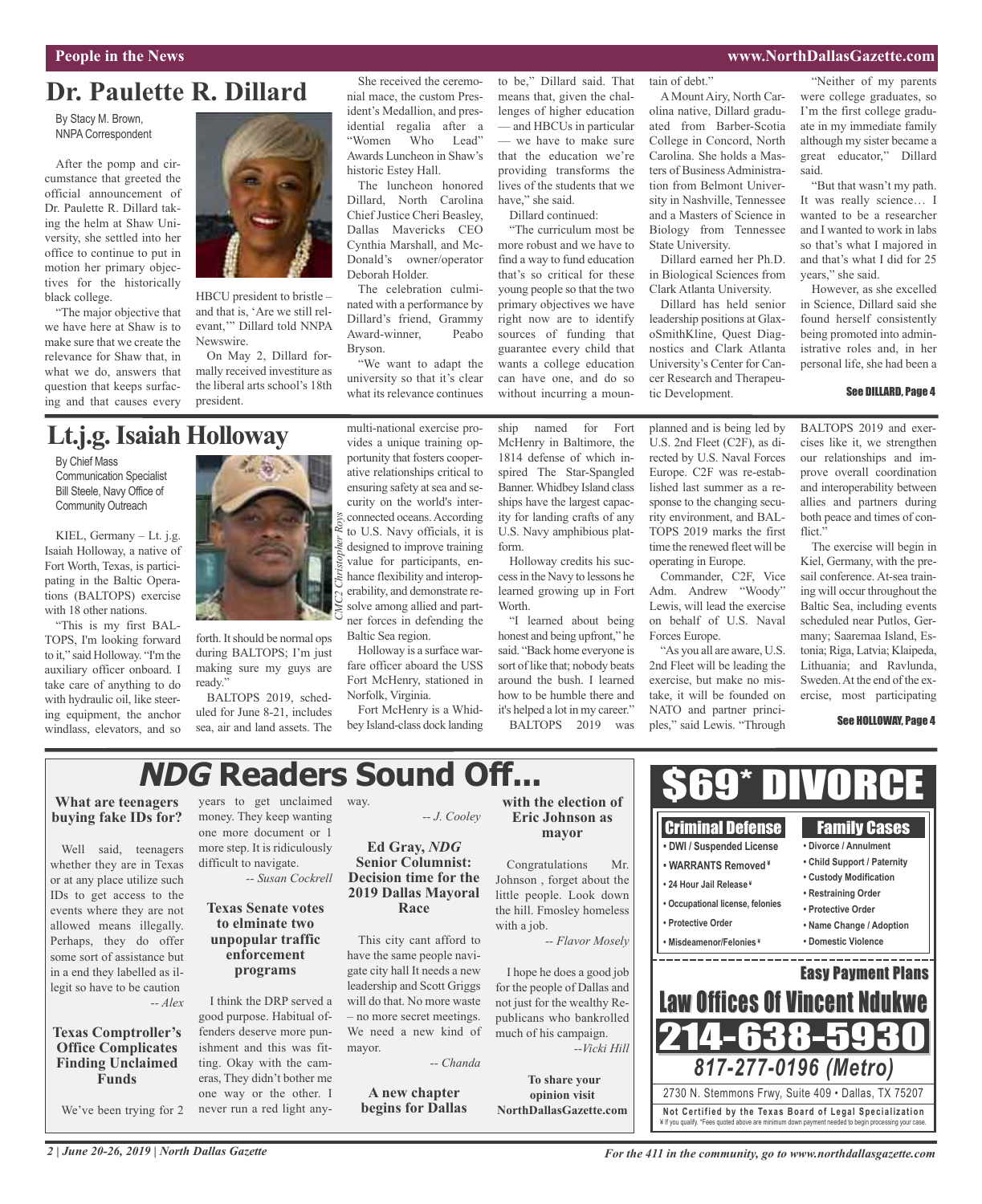### **www.NorthDallasGazette.com Op-Ed**



*"Do what you say you are going to do ... when you say you are going to do it."*

**Publisher's Office:** publisher@northdallasgazette.com

**Sales Department:** marketing@northdallasgazette.com 972-509-9049

**Editorial Department:** editor@northdallasgazette.com

### **Online:**

www.NorthDallasGazette.com www.twitter.com/NDGEditor www.facebook.com/NorthDallasGazette www.pinterest.com/NDallasGazette www.instagram.com/NorthDallasGazette

## STAFF

**Chairman Emeritus** *Jim Bochum 1933 – 2009*

**Published By** *Minority Opportunity News, Inc.*

**Editor**

*Ruth Ferguson*

**Community Marketing** *Nadina Davis*

**Account Executive** *Elle Avery*

> **Production** *David Wilfong*



*Jackie Hardy Rachel Hawkins Angela Loston Jacquinette Murphy Dwain Price Terri Schlichenmeyer Nicole Scott David Wilfong*

**Religious/ Marketing Editor** *Shirley Demus Tarpley ("Sister Tarpley")*

*NDG* **Senior Columnist** *Ed Gray*

**Contributing Writers** *Tiffany Gilbert*



(Trice Edney Wire) Twenty years ago, I was a director of youth programs for a subsidiary organization of the Chicago Housing Authority. I ran afterschool, GED and job training programs for Black youth living in the city's public housing. In the three years that I

ran these programs, there were four times when I supported young poor, Black women in their choice to get abortions. Two of those pregnancies were the results of rape – one was by a family member. Under the oppressive laws now being pushed through state legislatures, these procedures may become illegal.

I helped these young women because what was on the line for all of them was their dignity: they would lose or delay their ability to finish school. Two of these young women would be the first members of their families to go to college. I cared too much about their young lives, I could

These courageous young women had created bright futures for themselves and their families, overcoming extreme challenges of poverty, violence, and exploitation. They all deserved the chance to succeed. Their communities deserved the pride that would come with knowing new possibilities existed for their children and the next generation.

The red-state legislators who now seek to roll back reproductive rights say they are "pro-life." But I don't ever hear them asking Black women about their lives. If they did, they would learn a thing or two. And they'd hear many of us express personal conflicts about abortion.

I share these misgivings. But I also felt misgivings when, at 17, I was taught by the United States Army how to fire an M16 semi-automatic rifle, an M60 automatic rifle, an AT4 rocket launcher, how to throw grenades and how to construct and detonate Claymore mines.

At 17, I was too young to vote, but our government had no problem teaching me how to kill.

So many young people, especially poor youth, and Black, brown and queer youth, are trained, even encouraged, to take lives in the name of the United States of America. I can now understand that what I was being asked to do is prepare myself to protect the interests of the wealthy – by killing, and by being ready to sacrifice my own life.

Right-wing legislators crow about protecting the "right to life." But the color and gender of that life affect its value in our society. What value do we place on a young Black woman's future or any girl or woman's future? On her dignity, her potential, her self-confidence, and her reputation in her community? Lawmakers want to reach into our lives and bodies and choose for us.

That's why so many of us are rattled by this wave of anti-abortion legislation. We are horrified that the

root of this push to control our lives and bodies is to protect economic and political power for the few, who already have far more than they need.

Legislators have no authority over women's bodies. Most of us know that; many of us embody that. Now, as voters and activists, we are in a position where we can do something about it. We have to do something about it.

Whether or not you agree with abortion, no other person should have the right to determine what happens to your body or even to the life inside of your body against your will or agency.

*Michaela Purdue Lovegood is the field director and co-creator of the Political Healers program at People's Action, a national network of grassroots groups. For more than 20 years, through training, organizing and healing justice, she has worked to eradicate racial, gender, and economic injustice, particularly as they impact women, people of color, trans and queer people, and young people.*

### **Donald Trump's threat of deportations will affect Texans**

AUSTIN – In a late-night tweet on Monday, President Trump stated that U.S. Immigration agents are planning to make millions of arrests starting as early as "next week". This announcement comes despite his knowledge of Immigration and Customs Enforcement's inability to carry out such a plan and is only meant to stoke fear within an already-vulnerable immigrant community.

Texas, which is home to the second-largest population of immigrants in the country, could see entire communities torn apart and thousands of families separated if Trump goes through with his cruel plan. Nearly 10 percent of all Texans live with at least one undocumented family member, that

includes more than 1 million children.

Mario Carrillo, State Director of America's Voice Texas, issued the following statement: "Tearing families apart at our border clearly isn't evil enough for Donald Trump, so now he is threatening to use his deportation force to go town by town destroying families and communities in an effort to make a shrinking base of hardline immigration opponents happy. Unsurprisingly, Trump is sending a loud and desperate signal that his 2020 reelection, which launches tonight in Florida, will be focused on attacking immigrants again.

"It's unfortunate that our Republican elected officials, like John Cornyn who will be on the ticket with Trump in 2020, will not stand up to Trump's terrorizing tactics. Trump's plan will stoke fear in millions of Texas families with undocumented immigrants, and it will undermine entire cities and communities who long have relied on the work of immigrants, documented or otherwise. Trump is a hypocrite when it comes to immigration and his treatment of immigrants, he himself should understand communities' reliance on the hard work of undocumented workers given that Trump himself and his businesses have profited from the labor of undocumented workers for decades.

"As last year's Texas election results signal, our state's voters are demanding that our leaders not cower to Trump's cruel demands or be a rubber stamp for Trump's divisiveness. Instead, we're looking for leaders who will work towards protecting immigrants in our state, bringing Texans together to solve problems. We want leaders who understand that our growing diversity is our strength and will lead the way forward during Trump's cruel reign."

*Follow Mario Carrillo and America's Voice: Texas on Twitter: @\_mariocarrillo\_ and @Americas-Voice. America's Voice: Texas– Harnessing the power of American voices and American values to win common sense immigration reform (www.americasvoice.org).*

*North Dallas Gazette assumes no responsibility for unsolicited material and reserves the right to edit and make appropriate revisions. The North Dallas Gazette, formerly Minority Opportunity News, was founded in July 1991, by Mr.Jim Bochum and Mr.Thurman R. Jones. North Dallas Gazette is a wholly owned subsidairy of Minority Opportunity News, Inc.*

Go to worth dalloogarette cam and click on the westpation<br>fab at the top of the page that same "ARCHIVE"<br>"Dallay" meet respected publication in the minority community"

Who. What, When

Where & Why

Take a<br>trip down

**Visit North Dallas Gazette Archives**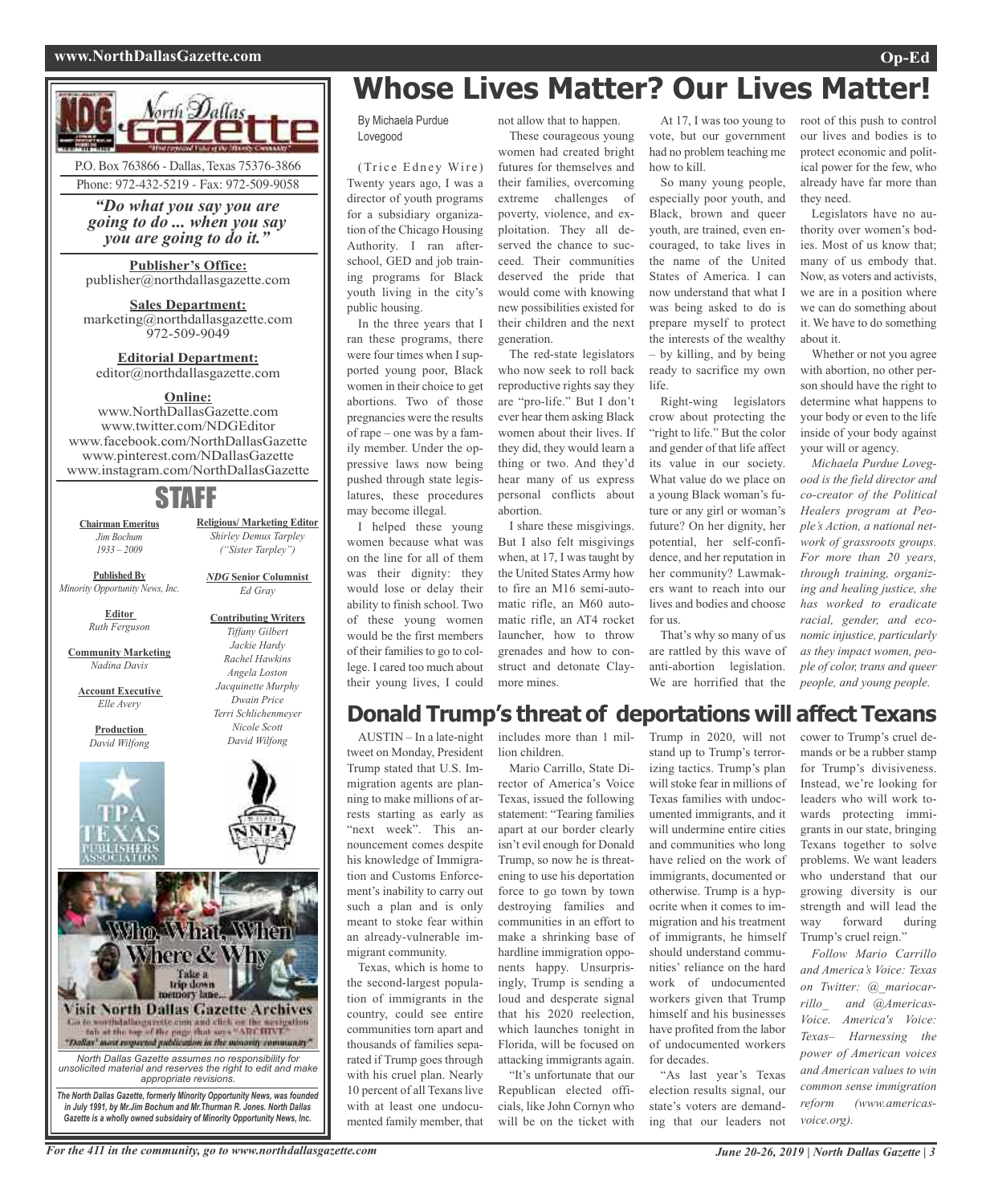# **High blood medicine may hold promise for Alzheimer's disease**

Seeking new treatments to slow the progression of Alzheimer's disease, researchers found the blood pressure drug nilvadipine increased blood flow to the brain's memory and learning center among people with Alzheimer's disease without affecting other parts of the brain, according to new research in the American Heart Association's journal Hypertension.

Alzheimer's disease is the most common form of dementia. The risk for the disease increases with age and the causes are largely unknown. Previous research has shown that blood flow to the brain declines in early Alzheimer's disease.

These findings indicate that the known decrease in cerebral blood flow in patients with Alzheimer's can be reversed in some regions. However, an important question is whether this ob-



served increase in cerebral blood flow translates to clinical benefits, the authors note.

Nilvadipine is a calcium channel blocker used to treat high blood pressure. Researchers sought to discover whether nilvadipine could help treat Alzheimer's disease by comparing the use of nilvadipine and a placebo among people with mild to moderate

Alzheimer's disease. Researchers randomly assigned 44 participants to receive either nilvadipine or a placebo for six months. Neither researchers nor the participants knew who received the drug or the placebo that was evenly divided among the two groups. At the study's start and after six months, researchers measured blood flow to specific regions of the brain using a unique magnetic resonance imaging (MRI) technique.

*merican Heart Association* Results showed that blood flow to the hippocampus – the brain's memory and learning center – increased by 20% among the nilvadipine group compared to the placebo group. Blood flow to other regions of the brain was unchanged in both groups.

"This high blood pressure treatment holds promise as it doesn't appear to decrease blood flow to the brain, which could cause more harm than benefit," said study lead author Jurgen Claassen, M.D., Ph.D., associate professor at Radboud University Medical Center in Nijmegen, the Netherlands. "Even though no medical treatment is without risk, getting treatment for high blood pressure could be important to maintain brain health in patients with Alzheimer's disease."

Researchers note that sample sizes were too small and follow-up time too short to reliably study the effects of this cerebral blood flow increase on structural brain measures and cognitive measures.

Study participants were screened between 2013 and 2015 as part of a larger research project comparing nilvadipine to placebo among more than 500 people with mild to moderate Alzheimer's disease (average age 73, more than half female and most were Caucasian).

In that larger project, effects on cerebral blood flow were not measured. Overall, no clinical benefit was noted with the use of nilvadipine. However, a subgroup of patients with only mild symptoms of disease did show benefit, in the sense of a slower decline in memory.

Previous studies have hinted that high blood pressure treatment could reduce the risk of developing dementia. The authors think that beneficial effects on brain blood flow could explain part of this effect.

The study is one of a few to use this MRI technique to probe the effects of treatment on cerebral blood flow, making additional research critical. In addition, the small number of participants of similar race and ethnicity mean that the results may not apply to other populations.

"In the future, we need to find out whether the improvement in blood flow, especially in the hippocampus, can be used as a supportive treatment to slow down progression of Alzheimer's disease, especially in earlier stages of disease," Claassen said.

# **Richardson planning free yoga class for International Yoga Day**

abroad."

Yoga lovers are invited CityLine asthey partner with Reef Point Yogaon International Day of Yoga for a free outdoor class Friday, June 21, from 6 to 7:30 p.m.

This event, which is designed for all levels and open to children, will take place in the CityLine Plaza, located at 1150 State Street. Participants are encouraged to experience the freedom of practicing outside in a fun, family-friendly environment. The class is led by certified instructors from Reef Point Yoga. The yoga will be set to live music by Stefanie Tovar.

"CityLine is excited to partner with Reef Point Yoga for an event open to all ages. There are plenty of restaurant options once yoga has concluded, so bring the family and enjoy a night out,"

committed to the transformative education process and more than qualified to lead Shaw University into

Dillard said she's thankful

to grow as an institutional leader in the Raleigh community and globally said Jessica Robertson, director of marketing at City-Line.

International Day of Yoga began in 2015 and has since gained momentum. Each year, more local and national events are centered around taking part in the worldwide

"Shaw University is the place that, when you step on this campus, you are a known entity and we have this belief that every individual who comes here, we have a commitment to make sure that we address your needs as a student – meaning the whole person not

celebration. Yoga boasts benefits such as increased flexibility, strength and mind-body awareness.

Complimentary parking is located at the CityLine garages and along State Street. First-time attendees need to complete a waiver, which can be completed and submitted online or on-site before the class. Please arrive 15 minutes early to park, complete registration and set up your mat. Classes are weather permitting, so be sure to check the CityLine Facebook page for updates.

# **CASH TODAY!!!** Fair Price Offer For Oil and/or Gas Royalty Small "NET" Revenue Interest **No Matter How Small** Fax Information To: 972-509-9058 Call: 972-432-5219 (Leave Message) Fmail: inquiries1909@gmail.com

# **DILLARD,** continued from Page <sup>2</sup>

Sunday school teacher and a youth director.

"I did that and after 25 years it was time to give back," Dillard said. "I decided that I wanted to teach and I had a desire to use myself as a role model for young people to show that you could attend an HBCU

like many others and you can go on to have a career of your dreams," she said.

chairman of Shaw's board of trustees said the board believes Shaw's performance to date, including her term as interim president, "has demonstrated that she is

Joseph N. Bell, Jr., the this next era of excellence." and committed to intentional leadership of Shaw University as "we continue

# **HOLLOWAY, continued from Page 2**

ships will sail to Kiel, Germany, to participate in the Kielerwochen Festival (Kiel Week).

Allied nations with ships and forces participating in BALTOPS 2019 include Belgium, Denmark, Estonia, France, Germany, Latvia,

Lithuania, the Netherlands, Norway, Poland, Portugal, Romania, Spain, Turkey, the United Kingdom, and the United States. NATO partner nations Finland and Sweden will also participate in the exercise. Serving in the Navy means Holloway is part of a world that is taking on new importance in America's focus on rebuilding military readiness, strengthening alliances and reforming business practices in support of the National Defense Strategy.

Akey element of the Navy the nation needs is tied to the fact that America is a marjust your academic journey." itime nation, and that the nation's prosperity is tied to the ability to operate freely on the world's oceans. More than 70 percent of the Earth's surface is covered by water; 80 percent of the world's population lives close to a coast; and 90 percent of all global trade by volume trav-

els by sea.

4 June 20-26, 2019 | North Dallas Gazette **State** For the 411 in the community, go to www.northdallasgazette.com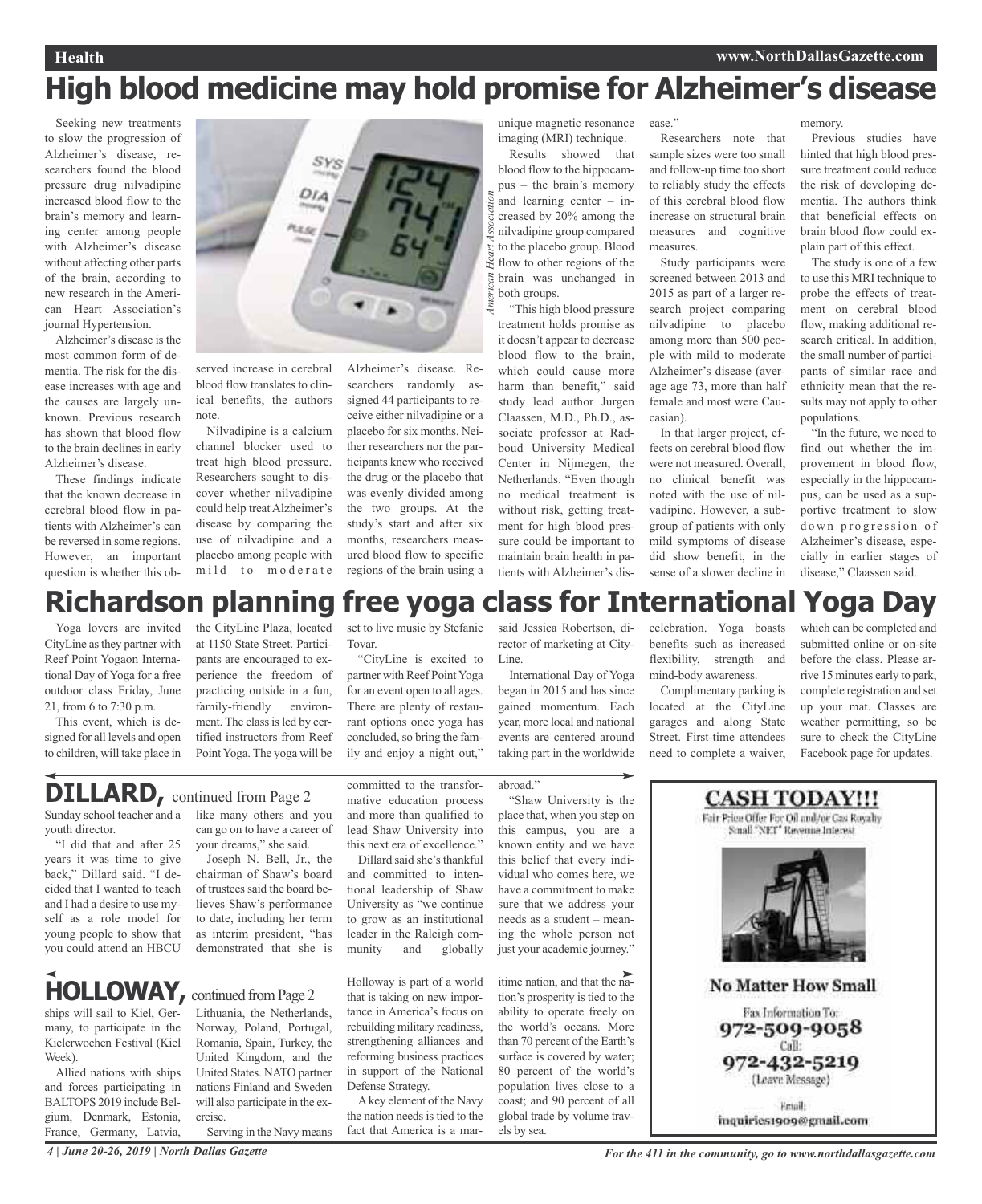### **www.NorthDallasGazette.com**



*The work does not directly involve the High Five. but it is nearby. (Photo: austrini)*

# **Eastbound LBJ nightly closures began Tuesday**

There will be several eastbound closures taking place during the next two weeks. These nightly closures began on Tuesday, June 18 and will last until Monday, June 24, from 9 p.m. to 5 a.m. Please see below for a list of closures to be performed:

**Tuesday, June 18, from 9 p.m. to 5 a.m.** Three right lanes on eastbound I-635 between Marsh Lane and Midway will be closed. • The en-

trance ramp from eastbound I-635 after Marsh will be closed. • The exit ramp from eastbound I-635 to Midway will be closed.

**Wednesday, June 19, from 9 p.m. to 5 a.m.** Three right lane closures on eastbound I-635 between the Dallas North Tollway and Preston Road. The entrance ramp after Midway Road to eastbound I-635 will be closed.

reserved, up to weeks in ad-

**Thursday, June 20, from 9 p.m. to 5 a.m.** Three left lanes on eastbound I-635 from Monfort to Preston Road will be closed.

**Monday, June 24, from 9 p.m. to 5 a.m.** Three right lanes on eastbound I-635 from Josey Lane to Marsh Lane will be closed. • The exit ramp from eastbound I-635 to Marsh will be closed. This work is weather permitting.

Updated closure information is posted on Twitter (@LBJExpress) and Facebook (facebook.com/thelbjexpress).

This work is part of the \$2.6 billion LBJ Express project, which began in 2011 and was completed in September 2015, included the reconstruction of expanded frontage lanes and main lanes, as well as the addition of bypass lanes and TEXpress managed lanes along IH 635 between Luna Road and Greenville Avenue and IH 35E between Loop 12 and Valley View Lane in Dallas.

This expansive reconstruction project is successfully alleviating traffic congestion along one of the busiest highway corridors in the state, with as many as 250,000 cars traveling the stretch daily.

# **DFW residents near entertainment venues can rent their driveway**

DFW drivers will soon have a easier way to park near the metroplex's hottest events and areas thanks to startup FanSpotz, LLC (www.fanspotz.com) expanding to Texas. FanSpotz, a peer-to-peer mobile parking app that began in Arkansas, is introducing its crowd-sourcing solution to Dallas and surrounding areas just in time for summer concerts, Fourth of July events, rodeos and festivals.

Fan Spotz connects "fans," concert and event goers looking for parking, with "hosts," property owners with spots to rent. It's been billed as the "Airbnb of parking."

1.Owners list their available parking spots and set their price.

2.Fans browse availability, including price, and reserve a spot that suits their location needs and budget.

3.The app uses their de-

vance. "We're excited to make FanSpotz available to DFW event goers," said Shauna Bowen, co-founder and chief executive officer. "We

know the most stressful part of attending any major event is trying to find a parking spot that is convenient and affordable."

According to Bowen, FanSpotz plans city-by-city rollouts to build solid bases of hosts and fans.

The startup offers a dual value proposition:

• FanSpotz helps people easily find parking close to events at a price that fits their budget.

• FanSpotz helps property owners near event venues– whether residential or commercial –easily rent their driveway, yard or lot to earn extra money.

promoted, and spots can be I've experienced the diffi-"Growing up in Dallas,

**Change in bulk and brush schedule for Dallas residents following storms**

Parking places can be

vice's default map to direct

A.

Secure payments are handled within the app, eliminating the need to have or handle cash. Payment is encrypted through Stripe, an industry-leading online

them to the spot.

**C** 

transaction service.

As a result of heavy storms in June, the City of Dallas' Sanitation Services is asking residents to limit brush/bulk set-outs to storm debris only for the remainder of the month. Additionally, normal Brush and Bulk Service will be suspended in July so that crews can focus on storm debris collection. Only storm debris will be collected in July. The City also requests that residents place tree debris, branches or shrubbery separate from other storm debris such as damaged fence panels or bagged storm debris.

Clean tree and green waste may be collected separately and taken to temporary processing sites nearby to expedite the overall collection process. Mixing or co-mingling storm debris will slow citywide collection efforts.

Code Compliance will not issue citations for storm debris related items, even if they are placed out before the regular cycle. Non-storm related items, such as furniture, appliances and mattresses, are still subject to citation.

Sanitation Services is planning to return to their normal bulk and brush waste schedule in August.

Residents are encouraged to report downed trees, traffic lights and other debris issues to 311.

culty of finding parking near concerts, festivals and sporting events," said Steven Zapata, co-founder and chief customer officer. "FanSpotz makes event parking hassle-free. We also make it easy to join the sharing economy and capitalize on upcoming events.

"We're immediately seeking property owners to become hosts. List a price for your spot and when it's reserved, the full amount will

be credited to your bank account.

To get started, download the FanSpotz app, choose "host," list your spots and start earning."

The FanSpotz app is available on the Apple App Store and Google Play.

FanSpotz has solved capacity issues and parking surges since its pilot during the 2017-18 Razorback football season. It quickly expanded from sporting events to serve concerts, festivals and a wide variety of events.

The startup is comprised of five Fortune 1 retail veterans with senior-level experience in technology, operations, marketing, strategy and communications. FanSpotz offers investment opportunities as it continues its national rollout to locations with everyday parking concerns or demand created by events.



*For the 411 in the community, go to www.northdallasgazette.com*

*June 20-26, 2019 | North Dallas Gazette | 5*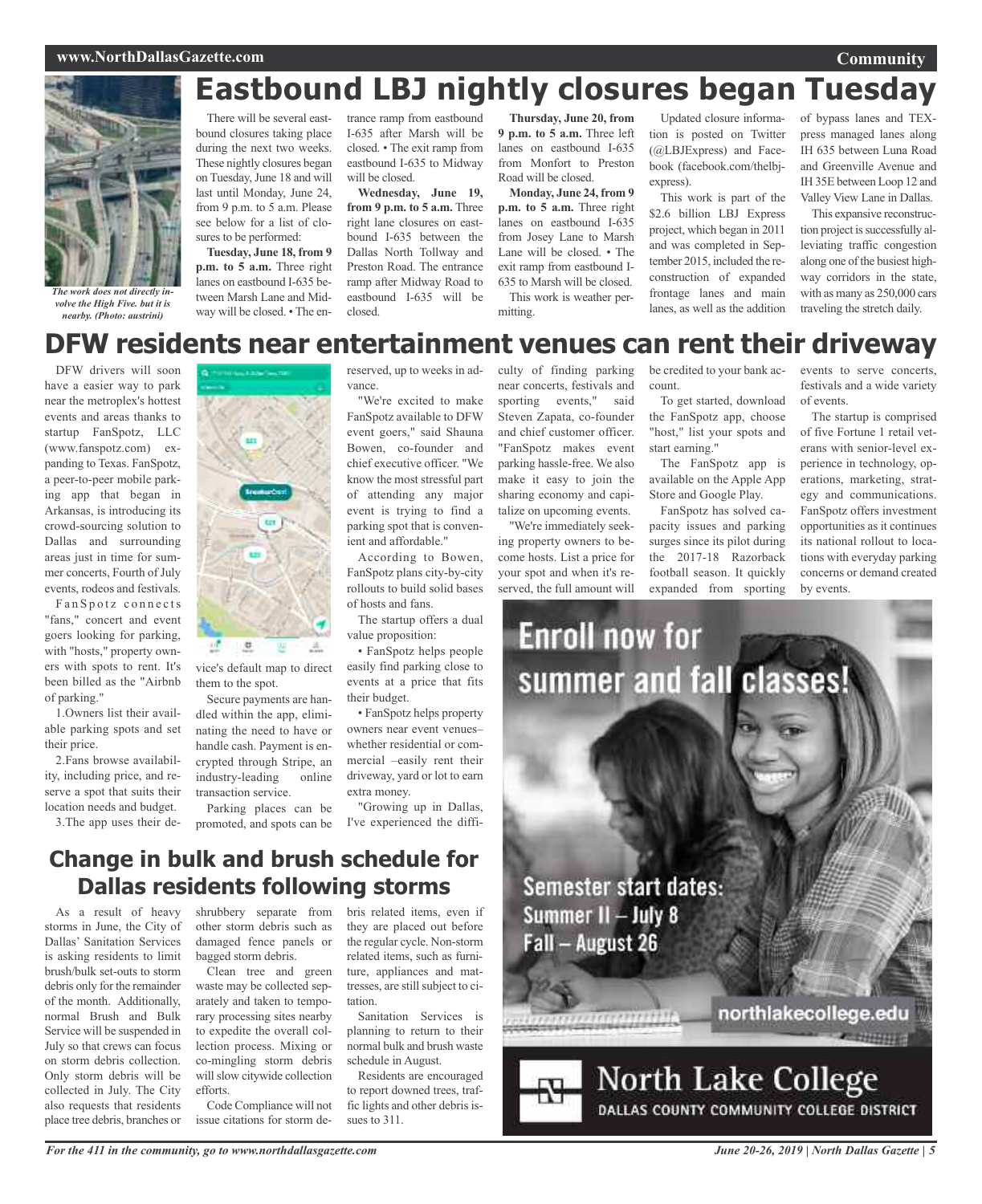## **Education www.NorthDallasGazette.com DHA scholarships propel North Texas youth to college**

(BUSINESS WIRE) Opportunity Rising, the education foundation for DHA, Housing Solutions for North Texas, awarded 22 North Texas students with college scholarships at their Opportunity Rising Foundation ScholarshipAwards Banquet recently.

The scholarship recipients will attend Texas Christian University, University of North Texas, Tarleton State University, The Art Institute of Dallas, Texas A&M University, University of Miami, The University of Texas at Dallas, University of Houston, Texas Southern University, Southern University and A&M College, Hardin-



*Opportunity Rising Awards Townview School of Business TOP scholarship award winner Joshua Jernigan and DHA CEO Troy Broussard (Courtesy Photo)*

Simmons University, and Sam Houston State University.

In 22-years DHA's education foundation (previously known asthe Phoenix Foundation) has awarded nearly

\$1.5 million in scholarships to high school graduates & returning college students all of whom are DHA affordable housing residents throughout North Texas. Opportunity Rising assists its participating students with scholarships, internships, mentorships, and other learning opportunities.

"DHA, our board of commissioners, and our staff are immensely proud of each of our Opportunity Rising scholars," said Troy Broussard, president, and CEO of DHA. "Providing solutions for our residents to become more self-sufficient and attain their goals for a college degree is a long-term solution to combating poverty. At Opportunity Rising and DHA, we encourage academic excellence, high selfesteem, positive self-image, leadership and community involvement among our

families. Our scholars remind us that perseverance and support can truly be a formula for success."

Based on historical data, 71% of the previous Opportunity Rising Foundation scholars were first-generation college students and 76% were able to move on to employment and no longer receiving government assistance.

Scholarship recipients are from the Booker T. Washington High School for the Performing and Visual Arts, School of Business and Management, School of Education and Social Services, Duncanville High School, Newman Smith High

School, South Oak Cliff High School, Plano Senior High School, Plano West Senior High School, Grand Prairie Collegiate Institute, Mansfield Legacy High School, Cedar Hill High School, and Life High School Waxahachie.

Separately, DHA client and former Barack Obama Male Leadership Academy student, Oliyadi Girma, has been awarded a \$1,000 scholarship from the Texas Chapter of the National Association of Housing and Redevelopment Officials (TXNAHRO) and \$250,000 from Texas Christian University (TCU) to attend Fall 2019.

# **Dallas ISD on-time bus arrival rate climbed to 95 percent in first year**

The on-time bus arrival rate increased to 95 percent by the end of the school year, according to a report shared with Dallas ISD trustees on June 13.

Dallas ISD started running its own transportation system for the first time this past school year after Dallas

County residents voted to dissolve Dallas County Schools (DCS), the taxpayer-funded agency that Dallas ISD contracted with to bus students. The average on-time arrival rate under DCS in 2017–2018 was 65 percent.

While Dallas ISD saw

notable transportation improvements this past school year,

Dallas ISD Chief of Operations Scott Layne said the district must do a better job to start the school year. In August, the on-time arrival rate was 70 percent. "The start was bumpy,

but we've come a long way since then," Layne said. "While some transportation issues will always come up at the start of the school year–no matter how much we plan and prepare–we are now much better prepared to address those issues." A mobile app rolling out

will give parents real-time updates on their child's bus and drop-off time. The district will provide bus route access to families at the end of July, rather than the week leading up to school.

Meanwhile, increasing the starting pay to \$20 per hour for bus drivers–and adding attendance incentives and retention bonuses–has helped eliminate a driver shortage.

"We look forward to continuing to provide a high level of service to families to get students to school on time and ready to learn," Layne said.

### **Fair Park welcomes 20 interns to inaugural Fair Park Internship Program**

Fair Park First and Spectra, managers of Fair Park, recently welcomed 20 high school students from James Madison High School and Lincoln High School to the inaugural Fair Park Internship Program. The annual program will run until Aug. 1.

"One of the pillars of Fair Park First is community involvement. This program will be the cornerstone of that pillar. We're excited to see what this can become," said Darren L. James, President of Fair Park First.

The eight-week program

will involve hands-on training within multiple departments at Fair Park and its resident institutions, including marketing, event planning, operations, sales, corporate partnerships, and guest services. Fair Park First and Spectra will also provide weekly workshops, such as workplace readiness, college preparedness, and resume writing, that will provide useful skills beyond the classroom. Other components of the program include daily lunch provided by local South Dallas caterers and

field trips to local entertainment venues, including AT&T Stadium, the Kay Bailey Hutchison Convention Center and the American Airlines Center.

"Out of all the things that I believe Spectra and Fair Park First have to offer in the new management agreement with Fair Park, promoting community engagement and giving back to the surrounding community are some of the most important. I see that being put into motion with this program, and I'm very excited and proud to partner with them. What they are doing with the youth is invaluable," said District 7 City Council Member, Adam Bazaldua.

Upon completion of the program, each student will receive a \$1,000 scholarship to put towards a four-year or two-year college, or a trade school.

"By providing these gamechanging opportunities to students of both Lincoln and Madison each summer, Fair Park First and Spectra are signaling a new era at Fair Park and South Dallas," said

Marian Willard, Principal of James Madison High School.

"Through these internships, Fair Park First and Spectra are demonstrating their commitment to being a great neighbor and community partner to the South Dallas community," said Johnna Weaver, Principal of Lincoln High School.

Students went through a rigorous selection process led by Dallas Independent School District (DISD) representatives, which required them to create a resume and write why they wanted to be

a part of the program. Ten students from each school were selected. Fair Park First and Spectra will look to expand the annual summer program to other DISD schools in the Fair Park area in the future.

"When we partnered with Fair Park First, we created goalsto provide opportunities to the local community. Our internship program is one of these goals, and we look forward to providing a valuable learning experience," said Peter Sullivan, General Manager of Fair Park.

# **MLK Center opens a fresh food distribution center in Dallas on Juneteenth**

The MLK Fresh Food DistributionCenter opened to the public on June 19 during teh Juneteenth Celebration to increase access to fresh food in South Dallas and surrounding communities. Sponsored by Leadership Dallas, the distri-

bution center will be open on Wednesdays and Saturdays to provide fresh fruits, vegetables, and dry goods to the surrounding community at no cost (while supplies last). The distribution center will

be open each Wednesday

from 10:30 a.m. to 1:30 p.m. and on Saturdays from 10 a.m. to 2 p.m.

Community partners which helped to set up the distribution center with the MLK Center include Leadership Dallas, the North Texas

Food Bank, Miles of Freedom, Empowering the Masses, Trusted World, Architects Interiors Landscape Planning, Hill & Wilkinson General Contractors, JE Dunn Construction, and Turner 100.



*For the 411 in the community, go to www.northdallasgazette.com*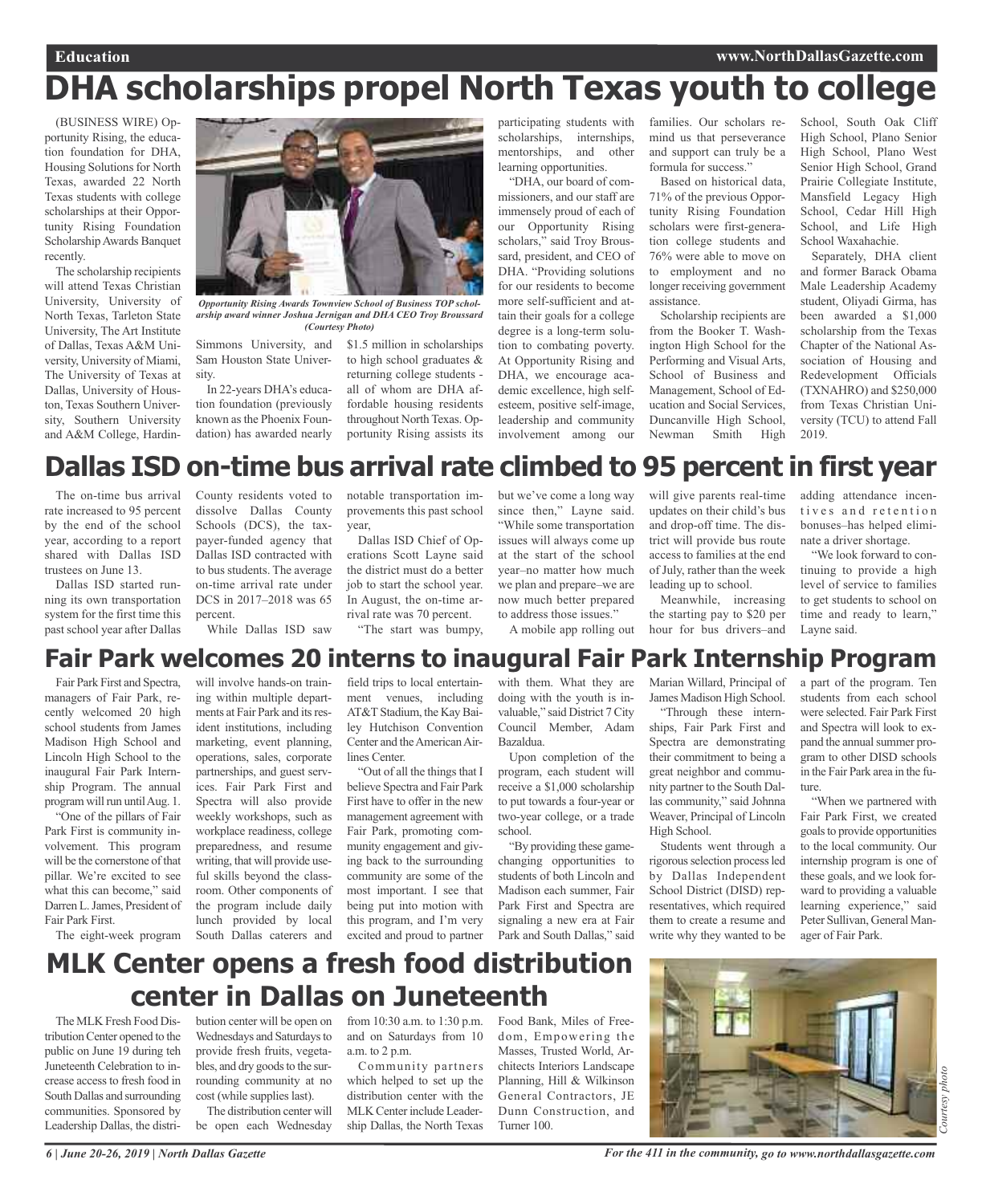

This is **Alicia.** She loves moving to the **beat** of the best music streaming services. But she doesn't love keeping track of payments to her subscriptions. So we made it easier with Control Tower.

Control Tower is the simple way to track your Wells Fargo recurring payments, including streaming services and more, right from the Wells Fargo Mobile" app. It'll make anyone break out into a happy dance.



Learn more at wellsfargo.com/foryou

@2019 Wells Fargo Bank, N.A. All rights reserved. Member FDKC. Availability may be affected by your mobile carrier's coverage area. Your mobile carrier's message and data rates may apply.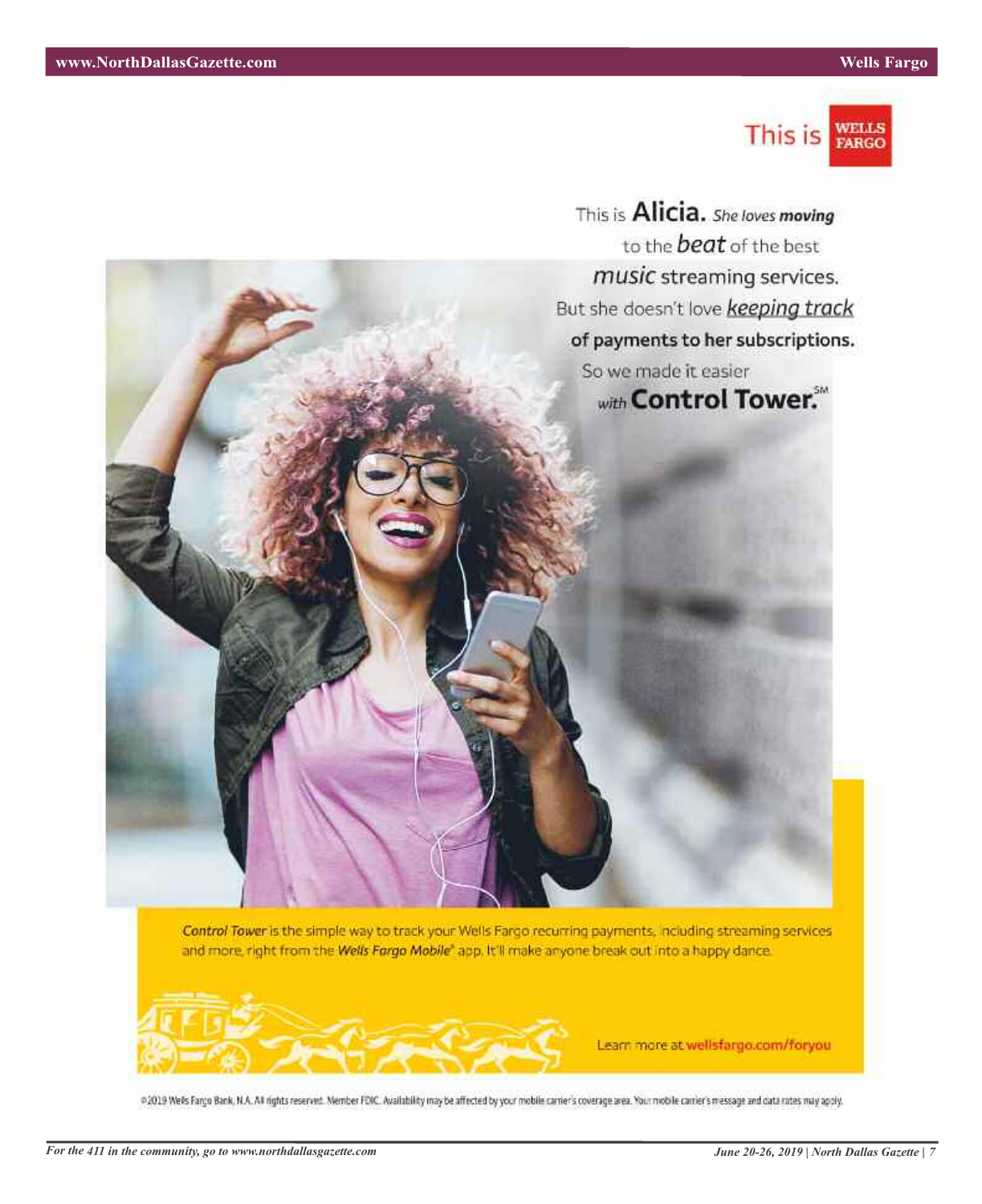### **City Briefs**

### **Dallas**

**Leis Swim** founded by Heidi Leis will celebrate the release of the swimwear line at a launch party on Saturday, June 29 from 5 to 8 p.m. at The Sol House (734 W. Canty St., Dallas, Texas75208). Guests will have the opportunity to shop the new collection along with jewelry by Dallas-based line Mod+Jo while enjoying light bites and drinks provided by Austin Eastciders. Heidi created her line because she knows the impact good swimwear can have on a



woman's confidence. With her keen eye for design and style and drawing inspiration from her native Italy and travels, Leis has created a line that is fashionable yet classic for every body type.

Come out and celebrate **Juneteenth Freedom / Unity Parade** with all of District 10 (Lake Highlands) & Hamilton Park - June 22nd.

They are church and community leaders, original homeowners, and HP Community Partners. The fun will include an Old School vs. New School Line Dance Off. The fun begins at 10 a.m. at the Willie B Johnson Recreation located at 12225 Willowdell Drive.

**SOC Community Parks Community Input Meet-**

**ing** all residents and neighborhood champions of the South Oak Cliff area are invited on Saturday, June 29 at 11 a.m.to learn about the new park and contribute your valuable feedback as proud members of the community at 4478 S. Marsalis Avenue, Dallas.

#### **Irving**

Join fellow business leaders and executives to hear from Texas State Legislators as they discuss the outcomes from the **86th Texas Legislative Session Update**, touch on specific bills

that passed or failed and the impact of these policies. It's an opportunity to engage in conversation one-on-one with our state elected officials.

Confirmed attendees include Sen. Royce West, Rep. Rafael Anchia, Rep. Jessica Gonzalez, Rep. Julie Johnson, Rep. Terry Meza and more. It will be held on June 27, starting at 4:30 p.m at the NYLO Dallas/Las Colinas, located at 1001 W Royal Lane in Irving.

#### **Plano**

Unleash your super

human powers through blood donations. Plano Fire-Rescue and Plano Police unite with the six Rotary Clubs of Plano for the **Battle of the Badges Community Blood Drive**. Help us defeat the bad guys (lifethreatening cancers, burns and accidents).

Join forces with us by rolling up your sleeve June 29 through July 7 at one of 23 locations around Plano. After donating, eat a snack, get a t-shirt and vote for your favorite heroes: Plano Fire-Rescue or Plano Police.

## **Summertime chill: Rule The Day on National Smoothie (King) Day**

Smoothie King offer smoothies crafted to help guests achieve their health and fitness goals and Rule The Day. So why would anyone celebrate National Smoothie Day anywhere else?

More than  $1,000$ Smoothie King locations from coast to coast will celebrate all day Friday, June 21, National Smoothie Day. The goal: To give free smoothies to 1 million Smoothie King fans.

Guests who use their Healthy Rewards app with a purchase of a smoothie on June 21 will have a FREE\* 20-ounce smoothie loaded onto their app for use June

22 through June 27. \*Limit \$6 value.

"No one makes smoothies like we do, so National Smoothie Day is truly our day," said Smoothie King CMO Rebecca Miller. "But for us, it's not just about giving away free smoothies; it's about fulfilling our promise of nutritionally

supporting our guests' health and fitness goals. It's great that there's a day solely dedicated to smoothies and we can't wait to celebrate with everyone next Friday, June 21, and get the weekend off to a delicious start!"

Smoothie King is committed to blending a more nutritious smoothie – one without artificial preservatives, flavors, colors or any of the ingredients on its "No No List." Instead of artificial ingredients, its refreshing blends are packed with organic vegetables and non-GMO fruit for nutrient-rich fuel enabling experiencerich lives.

This celebratory offer is available from open to close at all Smoothie King locations system-wide, but only on June 21, so be sure to visit Friday to enjoy your favorite blend before the holiday ends. For the location nearest you, visit smoothieking.com/locations.



*8 | June 20-26, 2019 | North Dallas Gazette*

*For the 411 in the community, go to www.northdallasgazette.com*

### **www.NorthDallasGazette.com**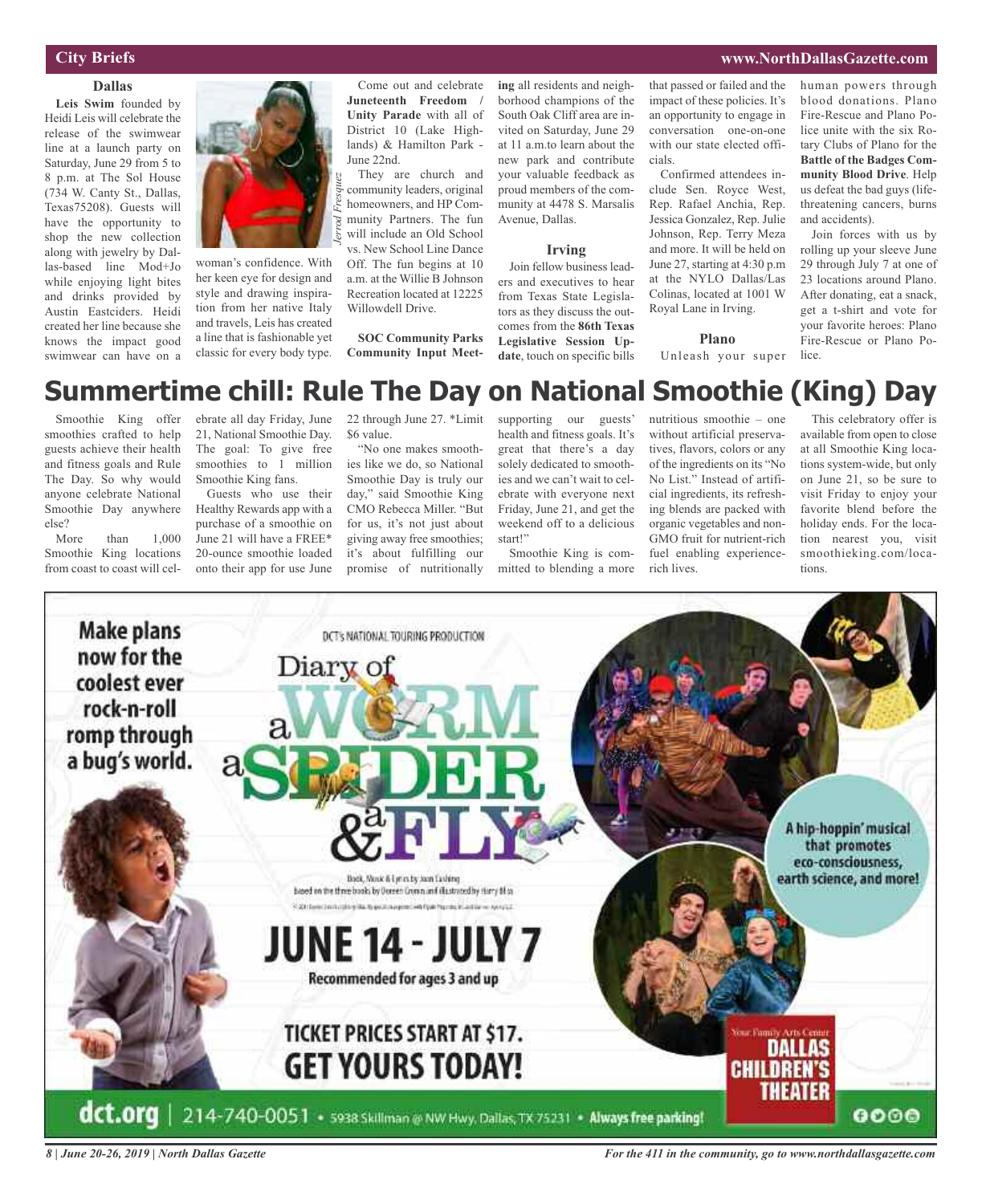# **Dallas kicks off Juneteenth with the 31st Texas Black Invitational Rodeo**

By: Rachel Hawkins *NDG* Contributing Writer

The sound of cheering from hundreds of spectators as they collectively sang 'Old Town Road,' the clomping of horses as they kicked up dirt while the riders chased down calves, and bulls were the main event. The 31st Texas Black Invitational Rodeo kicked off the Juneteenth weekend in Dallas.

Texans and out-of-state visitors watched cowboys and cowgirls from all over the United States compete Saturday night, June 15, at the Fair Park Coliseum.

The rodeo featured 300 African American cowboys and cowgirls, who competed for \$25,000 in prize money.



*Cowboys and Cowgirls enter the arena for the Grand Entry Parade (Image: Rachel Hawkins / NDG)*

They competed in Ranch Bronc Riding, Steer Wrestling (Bull Dogging), Wild Bull Riding, Cowboys Tie Down Rodeo, Ladies Barrel Racing, and a Pony Express Relay Race.

J.R. Searcy, a member of Circle L5, has been in riding horses, competing in rodeos ever since he was a young child and intramurals in college.

"Getting into rodeos is

something my grandfather did, and my father did," Searcy said. "When I moved here five years ago, I joined Circle L5. Circle L5 is the oldest black riding horse club in the whole state of Texas."

This is J's fifth year participating in this event.

"Rodeo is just part of nature," Searcy said. "Our culture has been involved with this for centuries. Breaking horses during slave time is something slaves would do, but actually, in Africa, that's what they did anyway. It's pretty much just in the blood."

The Circle L 5 Riding Club was founded in 1951, by Ed Landers, and four others. The idea of this club was for Landers, and any black cowboy to ride in any parade or rodeo.

The history of Black Cowboys in America is a lesser known one.According to the Smithsonian, historian estimated one in four cowboys were actually black, but still

to this day they're not featured in the popular narrative.

While ranchers fought in the war, many slaves were forced to learn how to handle horses and cattle.

Even after the Civil War, being a cowboy was one of the only few jobs offered to a man of color.

Presented by the African American Museum, the event started with the annual Cowboys and Cowgirls Grand Entry Parade which held riders, horses, Chief Renee Hall, and Sheriff Marian Brown. The rodeo has served for more than 25 years in Dallas.

Jonathan Brown had been riding bulls for a living for about 20 years, and he

#### See RODEO, Page 16

# **NDG Entertainment : Kid Friendly Theater, Shakespeare and J Lo in concert**

*Diary of a Worm,ASpider & A Fly* continues this week at the Dallas Children's Theater. Also, parents can take their children to see Aladdin at the Dallas Summer Musical's this weekend before the show ends.

The **Shakespeare in the Park** season kicked off this week. The first show of the season is As You Like It, which is directed by Elizabeth Kirkland.

The show is scheduled to run until July 19 at Samuell-Grand Amphitheatre. Visit www.prekindle.com/events/s hakespearedallas for dates and times. Dog lovers bring Fido for Bark in the Park: on Friday, July 5 to enjoy The Bard with you.

Long before she was Carole King, chart-topping music legend, she was Carol Klein, Brooklyn girl with passion and chutzpah. The musical *Beautiful* on stage at the Winspear Opera House

**Enter to Win!**



through Sunday tells how she fought her way into the record business as a teenager and, by the time she reached her twenties, had the husband of her dreams and a flourishing career writing hits for the biggest acts in rock 'n' roll. But it wasn't until her personal life began to crack that she finally managed to find her true voice. Along the way, she made more than beautiful music, she wrote the soundtrack to a generation. Tickets available at attpac.org.

**Jennifer Lopez** invites fans to have a good at her It's My Party Tour. The party gets started at 8 p.m. on Monday June 24 at the American Airlines Center.J Lo released

her new single Medicine last month and is on tour promot- $\ddot{\tilde{z}}$  ing her new album.

**Jazz at the Muse Juneteenth Jazz Jam** presented by the Black Academy of Arts and Letters is set for June 21 and 22.

**TICKET ALERT: Dave Koz** is back for his latest Summer tour entitled Summer Horns Tour. The show this year is July 14 at 3 p.m. at the Music Hall at Fair Park. This years lineup features and all-star cast with Dave Koz leading the way. You can expect to hear the smooth sounds of GeraldAlbright, Aubrey Logan, Rick Braun and Kenny Lattimore. Fans will not only be entertained with a wonderful evening filled with sounds from some of today's hottest musicians but will also have the opportunity to purchase a copy of the exclusive tour album. Tickets available at Ticketmaster.com.



*to the the hottest events in Dallas/Fort Worth!!!!*

*Do you have an upcoming event? Contact NDG Entertainment at marketing@northdallasgazette.com* **Ticket Giveaway**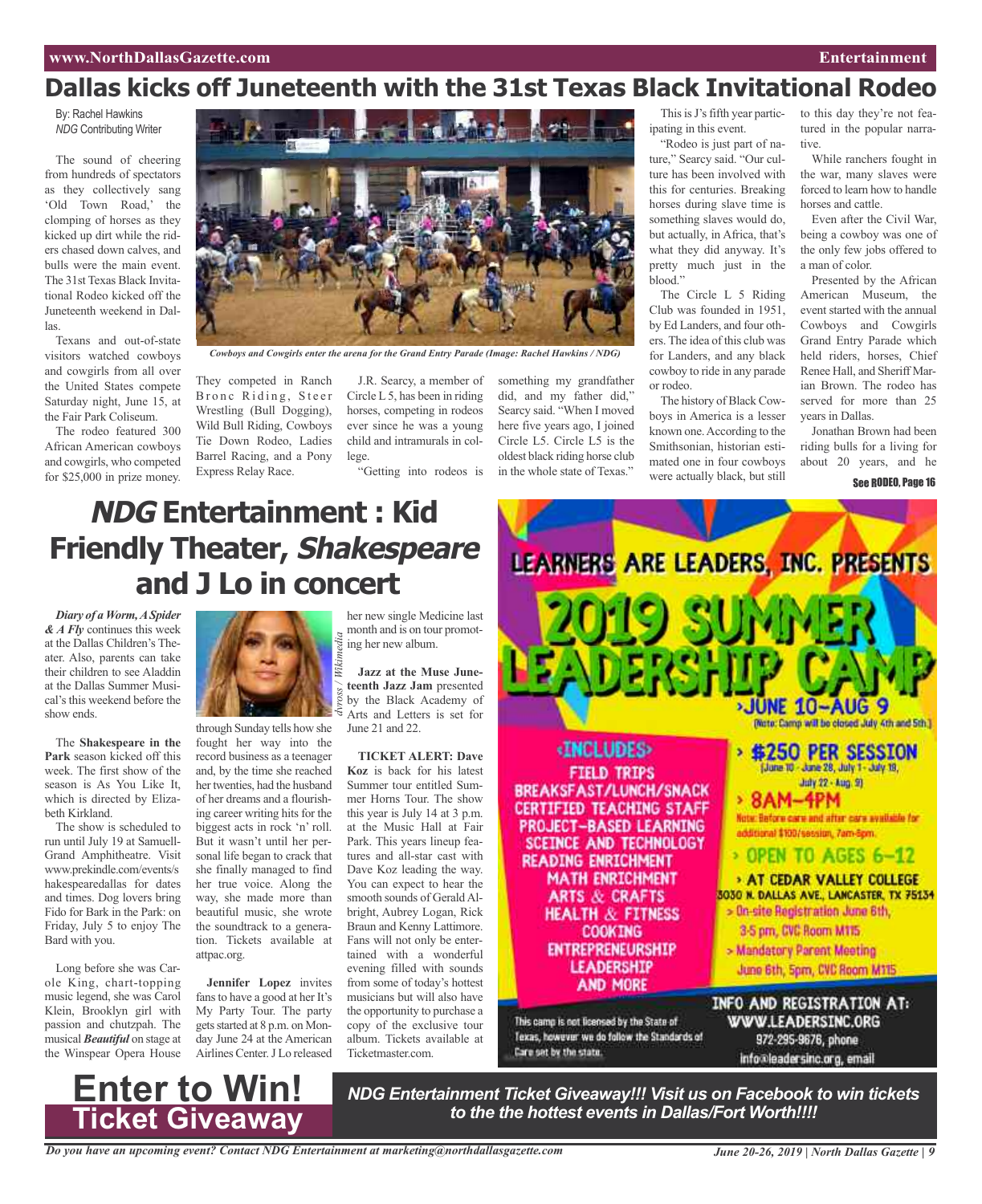# **NDG Book Review: Little Kids First Big Book of Science**

By Terry Schlichenmeyer

Summer has barely started.

You've only been out of school a few days but you're already running out of things to do. Riding your bike is so over. You're tired of playing Tag. Even video games are getting old so maybe it's time for something different. You need "Little Kids First Big Book of Science" by Kathleen Weidner Zoehfeld.

There's a whole big summer ahead of you, so how are you going to fill it? You could go to the pool again. You could play in the yard. You could run up and down the sidewalk for no reason. Or you could have some fun with science!

No kidding, science is easy. If you go outside, look at a tree, listen to birds, smell the flowers, and have an ice cream cone, you're using science. Next, all you need is curiosity, a notebook and pencil, and someone to help you when you need help.

If you're a kid who loves animals, you'll love science, too. Scientists study creatures as small as bugs,



or as big as whales. They learn about the human body but they also know about rocks. Scientists look at trees, fish, plants, and dinosaurs. They know about the environment and the planets and stars. Since "there are so many kinds of living things" and natural elements on earth and beyond, a scientist "usually chooses one" focus, but you can choose to study anything that runs, swims, grows, crawls, or just sits. Science is a pretty big subject!

If you want to learn to be a good scientist, you'll need to know how to do experiments, which are like tests that answer questions. Where do insects live, for instance? What happens when you boil water? How is it possible that airplanes can fly? Visit your neighborhood. Look for cool

ecosystems while on vacation. Take a peek at the rocks you're walking on and look up at the sky.

Maybe you can predict the weather.

Uh-oh. Maybe you've learned some fun science!

School has been out for how long? and you're already hearing how there's "nothing to do." That's the time to have this book tucked away; "Little Kids First Big Book of Science" offers a great cure for boredom.

Here's a book that pushes STEAM without making your kids' imagination run out of steam. Author Kathleen Weidner Zoehfeld carefully attracts children to several branches of science here by pointing out that biology, etymology, geology, and ecology are enjoyable, easy, and that, in fact, most children are probably already using science every day anyhow. For a kid, that makes the subject less scary.

There are activities that will get your child thinking in new directions here, experiments to try, and lots of pictures to spark new ideas. Best of all, this is a book that your 6-to-10-year-old

can enjoy alone, or together with you; the activities invite more experiments and you'll want to join in on a

summer filled with learning, so get "Little Kids First Big Book of Science" and get started.



NORTH DALLAS BANK&TRUST CO **Proudly serving our** community with low-cost **banking solutions** since 1961. 972.716.7100 Addison | Dallas | Frisco | Las Calinas | Plano Member FDIC

### **Tickets still available for Science Of Art event this Friday at The Perot**

Ever wanted to explore your creative side in an exclusive and inspiring setting? Adults 21 and up can enjoy a creative night at the Perot Museum of Nature and Science, exploring art, architecture and design at Social Science: Science of Art on Friday, June 21, from 7-11 p.m.

Explore color, paint and design as you tap into your creative side in this artfully enlightening evening that includes a look into the human singing voice, crafting, photography, and a live drawing inspired by dinosaur fossils. Plus, catch one of the night's two tours highlighting the Perot Museum's intriguing and award-winning architecture.

Join Museum scientists in

a discussion of dinosaurs' portrayal in pop culture and art, get a choreographic demonstration from the Texas Ballet Theater. In addition, enjoy a giant kaleidoscope, a summer solstice celebration and music by DJ LiteBrite from Radio DJs.

Awaken your senses via the mixologists at Wolfgang Puck with the night's signature cocktail – "Lemonardo Da Vinci."

Tickets are \$20 for members and \$29 for non-members. TheArt of the Brick exhibition requires a surcharge.

Guests must be 21 years of age with valid ID. For a full schedule and to purchase your tickets in advance, go to perotmuseum.org.

*Do you have an upcoming event? Contact NDG Entertainment at marketing@northdallasgazette.com*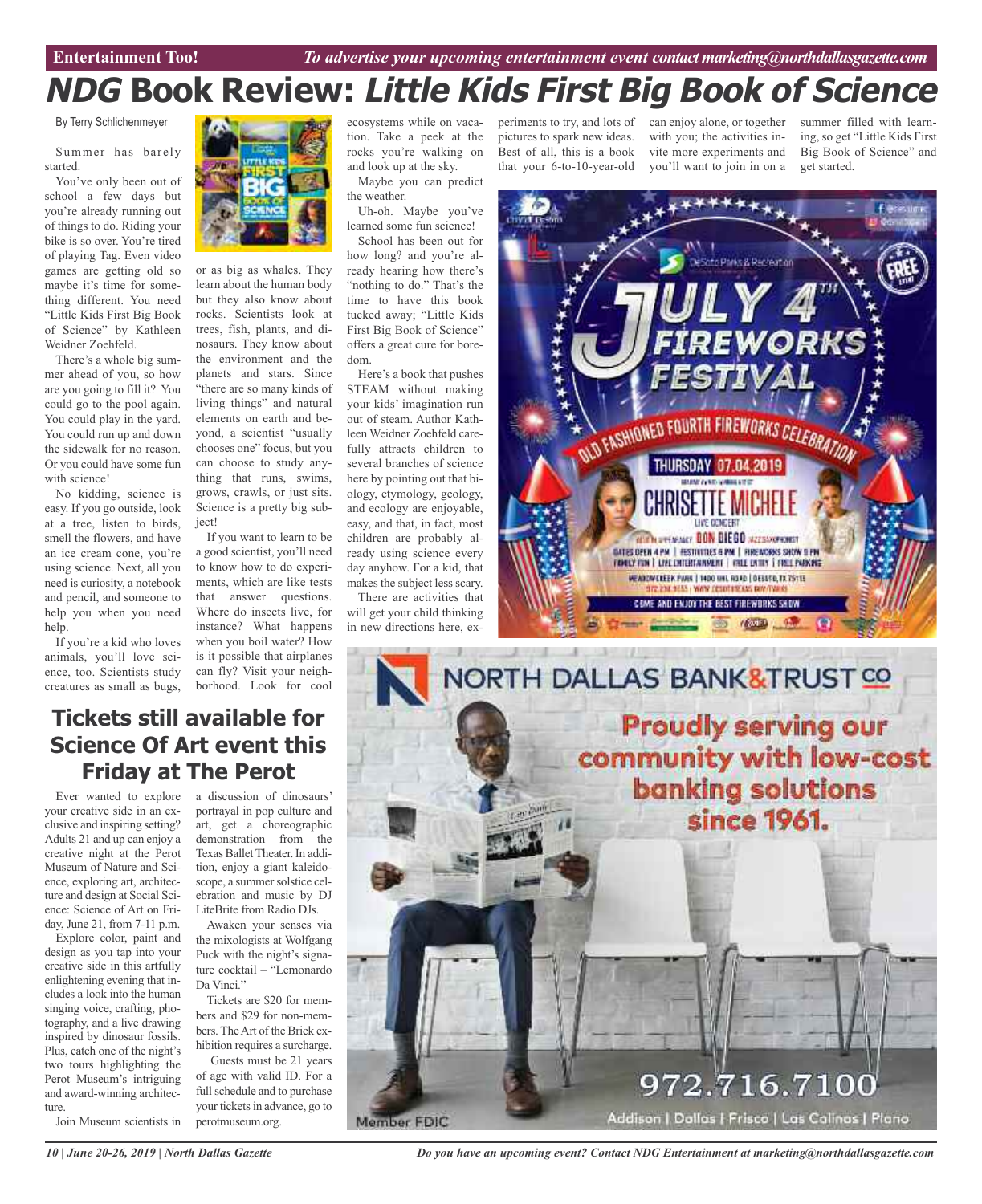# **America's economy must better serve Black and Latino consumers**

By Charlene Crowell

Anyone who works for a living knows that their money goes a lot quicker than the time it takes to earn it. And for low-to-moderate income workers, the costs of everyday living creep higher and quicker than pay raises or cost-of-living adjustments.

These and other kitchen table finance concerns are part of why so many consumers turned to the Consumer Financial Protection Bureau (CFPB) for help. Since 2011, CFPB returned \$12 billion to more than 25 million consumers, remediating the harmful effects of unfair and deceptive practices, as well as discrimination in the financial services sector.

But with a change of administration and key personnel in 2017, CFPB's monetary relief to consumers plummeted 96 percent. In real numbers, and according to the Consumer Federation of America (CFA), the leadership change went from average restitution of \$59.6 million per class action to \$2.4 million on average per case. CFAalso found that in 2018, the number of CFPB enforcement actions declined to only 11, compared to 55 in 2015.



This kind of abdication of public duty hearkens back to the pre-foreclosure financial practices that chose high and risky short-term profits over more modest gains and long-term financial stability. Yet a major demographic shift predicted by the Census Bureau may yet change the minds of financial powerhouses in recognition of a new reality: By 2044, the nation will be a majorityminority nation. To put it another way, the profits of major financial institutions will be forced to recognize the untapped opportunities that accompany the growth of Black and Brown Americans.

A new research report, jointly published by UNIDOS US (formerly the National Council of La Raza) and PolicyLink, make the case for financial inclusion. Entitled, The Future of Banking: Overcoming Barriers to Financial Inclusion for Communities of Color, depicts America's demographic shift as a new, winwin situation.

"For our nation and its economy to thrive, communities of color must access the opportunities they need to live healthy, economically secure lives and reach their full potential," states the report. "This is no longer" just a moral imperative – it is now crucial to the future of the American economy." I heartily agree.

As people of color emerge as a new and more colorful majority, the financial climate is ripe for an unprecedented level of access and opportunities for consumers. Corporate boards and CEOs alike must reckon with the future before them: just how much commerce they have historically ignored or underserved.

For example, according to

the joint report, nearly 47 percent of Black households, and 43 percent of Latino households are either unbanked or underbanked. Nationwide, 63 million adults are unbanked. More than half of the 96 million people whose household incomes are less than 200% of the federal poverty guidelines are also people of color.

Unbanked households are ones in which no one has a checking or savings account. Underbanked connotes that someone in the household has a checking are savings account; but still use high-cost alternative financial services like pawn shops, payday loans, cartitle loans, and rent-to-own stores.

There are also people whose employers do not offer direct deposit of their paychecks. If these workers do not have a checking account, they are forced to rely on fringe financial services.

"In 2017, the unbanked and underbanked low-tomoderate-income populations, and those with little or no credit history spent more than \$173 billion in fees and interest for alternative financial services," states the report.

Anyone wondering how this huge sum of money could come from the pockets of the working poor and others should remember the loan shark fees charged include a range of predatory lending practices ranging from overdraft fees to payday loans.

If however, Blacks and Latinos were to redirect that same \$173 billion spent on triple-digit interest and fees, imagine how family budgets could improve, and levels of community economic revitalization would not only change but be sustained.

Equally important, it is high time that communities of color began valuing the collective purchasing power already in our hands.

Marisabel Torres, Senior Policy Analyst for UnidosUS, would phrase it another way. "Barriers to financial inclusion prevent people from fully participating in the American economy, and the data shows that minority communities struggle to access traditional banking products and services."

Chris Brown, Director of PolicyLink agreed, adding, "Our findings help illuminate the path forward to banks, fintechs, regulators, and others to collectively begin a race to the top — towards financial inclusion for all –by adequately serving the financial needs of the 63 million people who have been shoved to the sidelines of our economy."

In order to develop a winwin economic climate, the UNICOS US-PolicyLink report offers several recommendations that include:

Acredit rating system that works for all;

Increased products, accessibility and accountability for financial institutions to meet the needs of low-tomoderate income populations; and

Strengthened federal consumer protections for financial products.

"We are pleased to see this report call for stronger enforcement of existing federal consumer protections," noted Nikitra Bailey, an EVP with the Center for Responsible Lending. "Coupling the proposed actions with more robust enforcement of fair lending laws would be a major change. Additionally, state consumer protections must be preserved. Together these actions can create a more inclusive financial playing field that ends the disparate outcomes produced in today's system."

*Charlene Crowell is the Communications Deputy Director with the Center for Responsible Lending. She can be reached at Charlene.crowell@responsiblelending.org.*

### **Despite tax cut pledge, AT&T cutting over 1,800 American jobs in 24 states**

AT&T plans to cut 1,880 American jobs over the next few months, continuing a pattern of drastic cuts to family-supporting jobs in communities across the country. The company began notifying employees that their jobs are at risk right before Father's Day weekend, forcing thousands of working dads and families to spend the holiday figuring out what to do now that they are facing the loss of their paychecks.

AT&T CEO Randall Stephenson was one of the most fervent proponents of the Tax Cuts and Jobs Act (TCJA) and said AT&T

would use its tax dollars to create at least 7,000 jobs. But since the tax bill passed, the company has been aggressively eliminating tens of thousands of jobs. Meanwhile, AT&T has received a \$21 billion windfall from the TCJA, slashed capital investments by \$1.4 billion, given hefty pay increases to top executives and did not pay cash income taxes in 2018.

These new cuts come just days after the Communications Workers of America (CWA) issued a series of reports showing AT&T's network in the Midwest is in disrepair even as it is reduc-

ing the number of trained, career employees.

"Instead of celebrating with my children on Father's Day, I had to tell them that their dad may not have a job soon," said Todd Menth, a father of two facing a job cut in Kent, Ohio. "I've worked hard at AT&T for nineteen years and I'm proud of my work. My message to AT&T is that it's not too late to change course, to invest in next-generation networks and keep these good jobs in our community."

The job cut notifications began last Thursday, impacting technicians in the following states: Arkansas, California, Connecticut, Florida, Georgia, Illinois, Indiana, Kansas, Kentucky, Louisiana, Michigan, Missouri, Mississippi, North Carolina, New Jersey, Nevada, Ohio, Oklahoma, South Carolina, Tennessee, Texas, Virginia, and Wisconsin.

"Our members work hard to provide quality service here in Houston," said Steve Flores, president of CWA Local 6222. "Our message to AT&T is that it's not too late to change course, to invest in next-generation networks, and to keep these good jobs and our good em-

The workers, members of CWA, are in a long-standing battle with the company to ensure that AT&T's tax

ployees in our community."

windfall is used as promised to create jobs and increase wages. Over 14,000 members of CWA in the Midwest, Puerto Rico and in AT&T's national Legacy T unit are in contract negotiations with AT&T, and another 22,000 in the Southeast will begin negotiations this summer.

In addition to this round of cuts, a CWA analysis from May 2019 showed the company has eliminated 23,328 jobs since the TCJA

passed in late 2017, including nearly 6,000 in the first quarter of 2019. At the same time, the company continues to send work to lowwage contractors and overseas. AT&T has closed 44 call centers and eliminated 16,000 call center jobs in the last seven years, with the Midwest region being one of the hardest hit.

Meanwhile, in Puerto Rico, where AT&T workers worked tirelessly to rebuild the AT&T network and help customers after Hurricane Maria, the company is refusing to ensure its two

### See CUTS, Page 12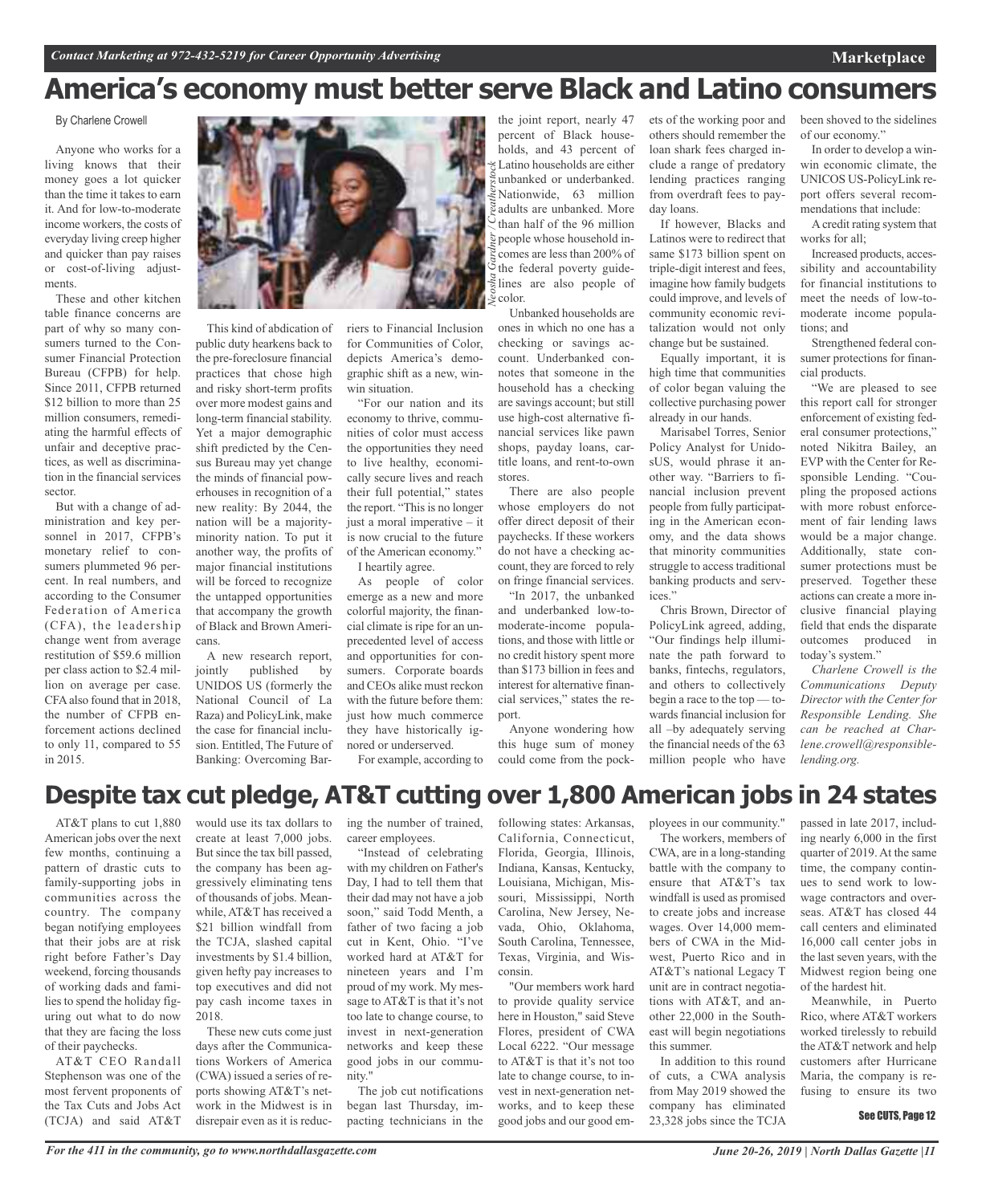### **Marketplace II** *Contact Marketing at 972-432-5219 for Career Opportunity Advertising*

### **Chevrolet gives HBCU students an opportunity to 'Discover the Unexpected'**

By Stacy Brown NNPA Correspondent

Chevrolet and the National Newspaper Publishers Association (NNPA) have selected six students from Historically BlackColleges and Universities to participate in the 2019 Discover the Unexpected Journalism (DTU) Fellowship.

With the help of NNPA editors and reporters, the Fellows will travel the country to discover and share positive, inspirational and relevant stories from African American communities during their eight-week summer internship.

Chevrolet will award each DTU Fellow a \$10,000 scholarship and a \$5,000 stipend. Founded in 1911 in Detroit, Chevrolet is one of the world's largest car brands, doing business in more than 100 countries and selling more than 4 million cars and trucks each year.

A trade association of more than 200 African American-owned community newspapers from around the country, the NNPA has consistently been the voice of the Black community for 77 years.

The organization has been an incubator for news that makes history and, as the

#### Black-owned media resource in America, the NNPA delivers news, information and commentary to more than 20 million people each week. For the DTU program, stu-

dents form two teams of three Fellows each. Each team will have access to an all-new 2019 Chevrolet Blazer during their reporting assignments.

largest and most influential

Launched in 2016 and now in its fourth year, the DTU program has awarded more than \$400,000 in scholarships and stipends.

Initially, program participation waslimited to students from Howard University, one of the nation's most prestigious HBCUs.

However, based on the overwhelming response and success of the program, the online submission process was eventually expanded to include students from any of the nation's HBCUs in their sophomore through senior years with an interest in journalism, communications, mass media or visual arts.

Their stories will be featured on the Chevrolet DTU website (www.nnpa.org/chevydtu) and distributed through NNPA's Newswire service throughout the summer.



*Chevrolet announced on Friday, June 7 the 2019 Discover the Unexpected Fellows (left to right): Elae Hill (North Carolina A&T), Sharon Joy Washington (Florida A&M), Tyla Barnes (Hampton University), Tedarius Abrams (Bethune-Cookman University), Emani Nichols (Morehouse College) and Miana Massey (Howard University) pictured with the all-new 2019 Chevrolet Blazer. In partnership with the National Newspapers Publishers Association, these young aspiring journalists will embark on an 8-week road trip to discover and share positive stories within African American communities.*

### ginning of 2018.

Economists have been weighing in on how big employers likeAT&T are using their increased profits from the tax windfall: "The strongest claim made by proponents of the 2017 Tax Cuts and Jobs Act was that

it would trickle down to aid working families by boosting wages," said Josh Bivens, director of research at the Economic Policy Institute (EPI). "This was never a convincing claim and we can see now just how cynical it was all along:

after lobbying fiercely for a corporate tax cut that put literally billions in their coffers, AT&T is fighting tooth and nail to make sure that they don't have to share any of this new profitability with their workers by committing to invest in good jobs."



Puerto Rican call centers will stay open. Instead, AT&T recently opened Spanish-language call centers in Mexico that serve the U.S. market. **CUTS,** continued from Page <sup>11</sup>

"Hurricane Maria wreaked havoc on Puerto Rico, and the AT&T workers here played a critical role in making sure people could reach their loved ones," said Daniel Borrero, anAT&T Mobility customer care representative in Puerto

> William B Stavig of Sherry A Strug

Punsuant to Chapter 80 of Karisas Statutos Annotated

Kansas Department of Revenue.<br>Juan DeAlba, Padro Naryaoz, On Track Car<br>Credit DBA JD Byrider

Rico. "Instead of acknowledging our dedication and investing in American jobs in the commonwealth, AT&T seems to be directing Spanish-language work to other countries. After today's news about major job cuts, Puerto Rican workers like me are worried we're next."

AT&T responds to criticism of its massive job cuts with boasts about hiring and by saying that workers have

IN THE DISTRICT COURT<br>SEDGWICK COUNTY, KANSAS

NOTICE OF SUIT

0 12 12 20 19 . If you fields plead, judgment will be entered upon the Petiton

LEGAL

Defendants

Credit DBA JD Syridar and all other concerned parades.

NOTICE

Case Nn 19CV1128

William B. \Tavis

 $158 \pi S$ Wickets VS 67207

Pettioner

the option to relocate. But AT&T workers and their union note that hiring to address turnover is not the same as job creation, and relocation options are often hundreds of miles away from workers' homes and families in communities with dramatically higher costs of living, making relocation unviable for the majority of employees. The facts inAT&T's own reports are clear—they have 23,000 fewer people on their payroll than they did at the be-

IU IO FRANSTRE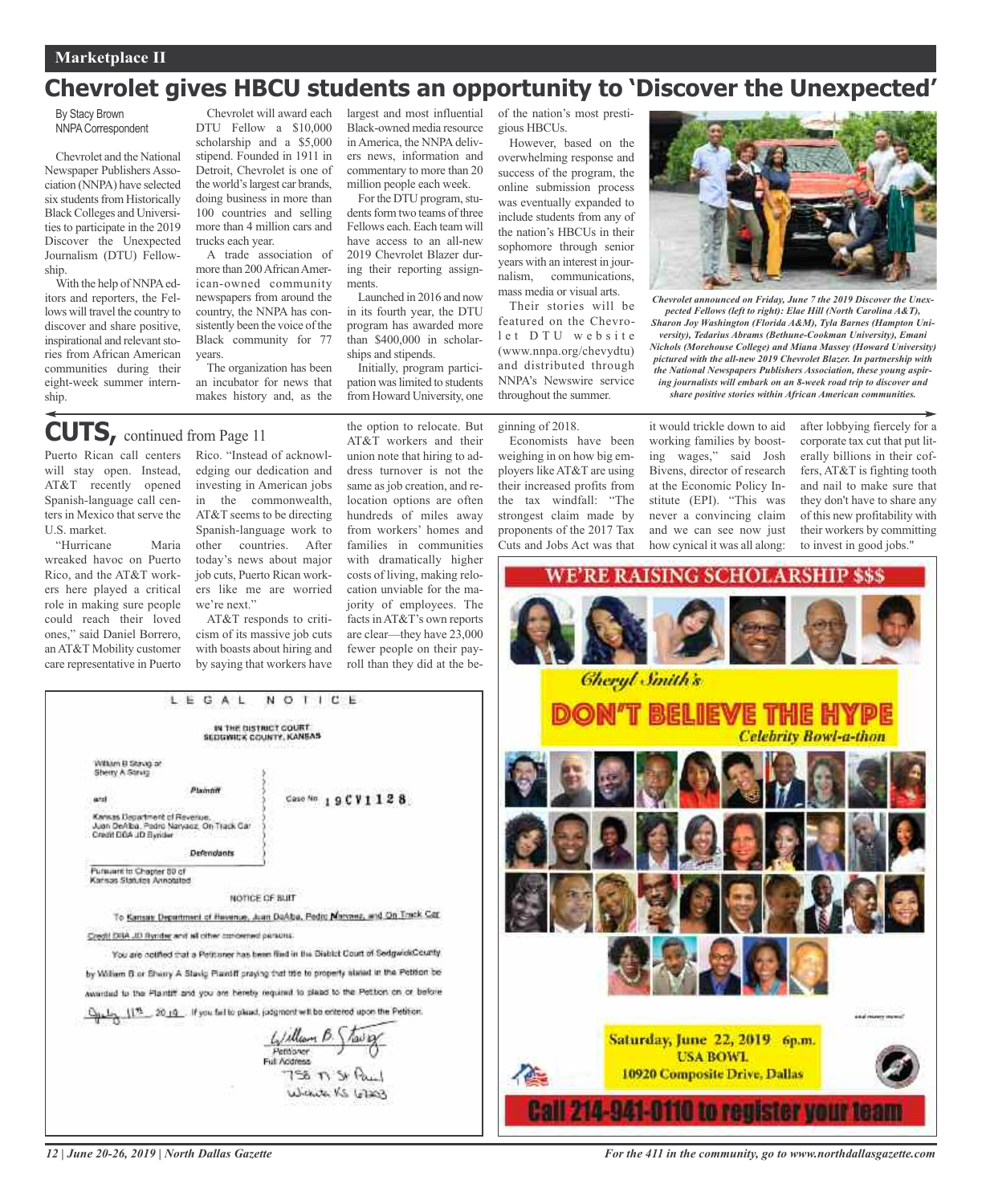# **Upcoming DFW area job fairs**

### **Now until July 3 Raising Canes is hiring**

With its first Granbury restaurant rapidly nearing completion, the popular Louisiana-based brand is seeking 65 candidates for multiple positions at the restaurant, which will be located at 1041 E. U.S. Hwy. 377.

Interviews will be scheduled through July 3 at the Best Western Granbury Inn & Suites located at 1517 Plaza Drive N. Interested crewmember candidates are encouraged to apply online at RaisingCanesJobs.com (search for Granbury) or stop by the hiring center Monday through Friday between 9 a.m. and 6 p.m. or Saturday between 10 a.m. and 6 p.m.

#### **Ongoing Census Bureau**

The Census Bureau conducts continuous surveys to supply the nation with important statistics on people, places and our economy. Local field workers know their communities best, and are instrumental in conducting surveys with residents on a variety of topics. Visit census.gov to apply.

### **Every Monday thru July 22 Pegasus fairs**

Pegasus Personnel has so many jobs available they are holding a job fair every Monday from 9 a.m. to 2 p.m. Applicants are invited to visit their office or call 972-252-8808 for more info. Their office is located at 4441 West Airport Freeway Suite 225, Irving, Texas 75062.

### **June 24 Catalyst Career Group**

Announcing the Job Fair of Dallas by Catalyst Career Group to be held on Monday, June 24 from 10 a.m. - 1 p.m. at the Embassy Suites by Hilton-Dallas DFW Airport South. They promise to make it easy for job seekers with a welcome orientation, informative event guides, and seminars specifically designed to



help you advance your career.

### **June 25 Women's Veteran event**

Join the Texas Veteran's Commission and the Opportunity Workforce Center for the Women's "Diversity" Veteran's Hiring Event on Tuesday, June 25 from 10 a.m. - 2 p.m. at the Dallas Downtown Public Library located at 1515 Young Street, (O'Hara Room 7th Floor) Dallas, TX 75201.

The general public is invited. Civilians and men are welcome to attend.

Dress for success and bring a current resume. Resume writing classes are available at all Greater Dallas Workforce Centers. Contact your local Workforce Center for details.

**June 27 Labor & Skilled Trade Job Fair**

Learn about available labor and skilled trade positions with the City of Grand

Prairie during a job fair on Thursday, June 27.

The fair will be held from 3 p.m. to 7 p.m. at The Summit, 2975 Esplanade. Positions include:

• Water Utility Maintenance Technician

### **Paid Internship opportunity for writers, college students in the Dallas Area**

The *North Dallas Gazette* has an internship

position available. The goal is to provide students and aspiring writers an opportunity to gain published clips, experience and professional feedback. The position is for up

to 20 hours a week at \$8.00 per hour. Applicants must have reliable transportation.

**Send resume and writing samples to: businessoffice@northdallasgazette.com**

# NDG seeks Intern Video Producer

The North Dallas Gazette is a community-driven newspaper with a digital presence socking a new<br>Video/Audio Producer latins for our new video platform and in assist with the growth of our media company through quality video production."

The Producer will be responsible for recording, editing and preparing final diult of our video content in our<br>in-house stadio. The producer will record and broadciat sta Facchiols worldy shows. Afterwards using Final Pro Cut and other related tools, the hostage will he finalized and uploaded to our YouTube channel.

The radii cardidate will have the following skills;

· Experience using video and malio production and post production techniques and software for live streaming and find YouTube videos.

- Experience using digital content settware
- Basic graphic design expensesce
- Unite content hased upon agreed criteria . Understand how to use various social media plat-
- finges for live video events. · froad time and project management shills
- · Attention to detail as it relates to spelling and

· Provide regular states updates to stakeholders and minagement

The work will be completed at our studio located at Regal Row & Stemmons with a<br>schedule of up to 15 hours a week. Pay rate is \$12-15 per hoor.

Resumes must be sent to ngarcia@northdallasgazette.com



*For the 411 in the community, go to www.northdallasgazette.com*



• Water Utility Crew Leader

• Water Utility Heavy Equipment Operator • Streets Heavy Equip-

ment Operator • Streets Concrete Fin-

isher

• Streets Equipment Operator

• Landfill Heavy Equipment Operator

• Landfill Equipment Operator

Learn more about these jobs at www.gptx.org/jobs.



REGISTER ONLINE TO TAKE THE CITY OF IRVING'S NEXT CIVIL SERVICE ENTRANCE EXAM

### *www.cityofirving.org*

*The City of Irving does not discriminate on the basis of race, sex, religion, age or disability in employment or the provision of services.*

### **TISEO PAVING COMPANY**

419 E. Hwy. 80, Mesquite, TX 75150 Tel: (972) 289-0723 Fax (972) 216-5637 www.tiseopaving.com

Performing Concrete Street Paving in the Metroplex Area We Accept Subcontracting Bids For All Public Works Projects in the Dallas Area. We Are Accepting Applications for Concrete Mixer Drivers and Heavy Equipment Mechanics

**Equal Opportunity Employer** 

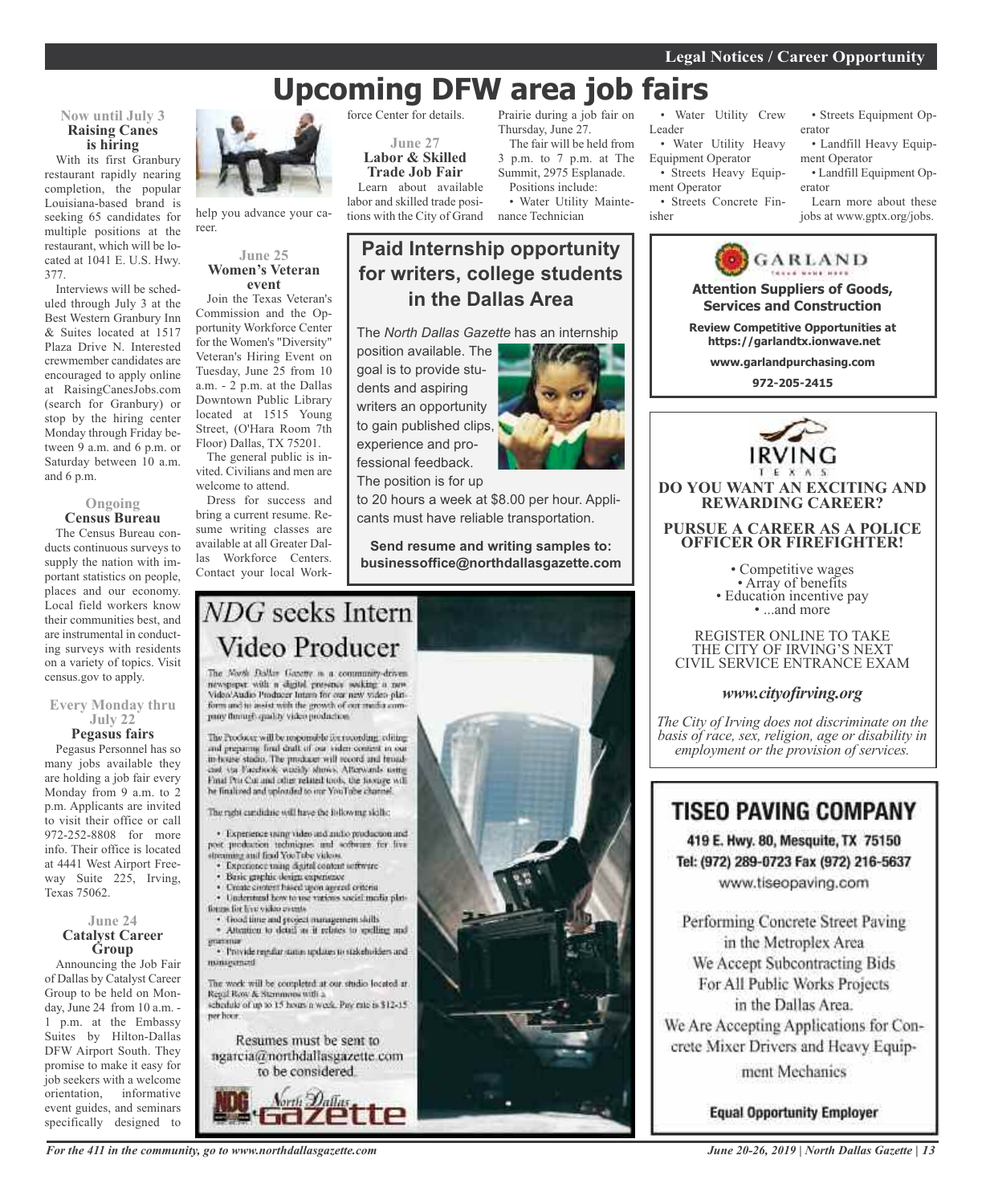### **Church Happenings**

### **BETHEL BIBLE FELLOWSHIP, CARROLLTON (A NEW PLACE TO BELONG)**

*NOTICE: New You, Pastor Woodson serves the community by providing "Professional Therapy and Counseling Services" on a "Sliding Fee" scale. To schedule an appointment call the Pastoral Counseling Center at 972-526-4525 or email the church at www. b e t h e l b i b l e f e lloswhip.org*

### **June 23, 9:45 am**

Please join us in our quiet time, "Prayer and Meditation" followed by Morning Worship. You will be blessed and inspired as we celebrate service to God, our community and all mankind.

### **June 26, 7 pm**

You are invited to join us for Wednesday's Prayer and Bible Study Class with Senior Pastor Woodson, Pastor Larry Gardner, Pastor Bernadette and others as we study a new book by Dr. Henry Cloud, Never Go Back, to things that didn't work the first time, with

*Church*

*Happenings*

*is a weekly*

*calendar of*

*religious*

*services*

*produced by the*

*North Dallas*

*Gazette.*

*To make*

*additions or*

*corrections to*

*the calendar,*

*contact:*

*religion@ north-*

*dallasgazette.com*

supporting chapters and verses. Spiritual maturity is God's desire for you; it's Time to Grow in the Word of God.

Dr. Terrance Woodson, Senior Pastor 1944 E. Hebron Parkway Carrollton, TX 75007 972-492-4300 www.bethelbiblefellowship.org  $\mathcal{L}_\text{max}$  , which is a set of the set of the set of the set of the set of the set of the set of the set of the set of the set of the set of the set of the set of the set of the set of the set of the set of the set of

### **FELLOWSHIP CHRISTIAN CENTER CHURCH IN ALLEN "THE SHIP" We are Saving You a Seat!**

**June 23, 9:45 am** You are invited to join us in our Sunday Morning Services as we praise and worship God in the Joycie Turner Fellowship Hall, followed by our Worship Services; and bring someone with you, you will be blessed. It's for God's glory and honor.

### **June 26** Join us in our Wednesday's 12 Noon-Day Live, Prayer and Bible Study class and/or our Wednesday Night Live, Prayer and

Bible Study at 7 p.m. to learn more about God's Word. Be encouraged by God's plan for your maturity and His glory; and most of all; be prepared to grow.

Dr. W. L. Stafford, Sr., Ed. D. Senior Pastor 2450 K Avenue #300 Plano, TX 75074 972-379-3287 www.theship3c.org www.visitF3c.org

### **INSPIRING BODY OF CHRIST CHURCH, Let's Go Fishing! MATTHEW 4:19**

 $\overline{\phantom{a}}$  , and the set of the set of the set of the set of the set of the set of the set of the set of the set of the set of the set of the set of the set of the set of the set of the set of the set of the set of the s

**June 21, 8 p.m.** All men are invited to Men's Ministry meeting each Friday night at 8 pm, (IBOC promotes proactive male leadership.)

**June 23, 10 a.m.**



**Cemetary Space Broker will make you offer on your cemetery plot**



• Inherited plot and can't sell it? • Bought plot years ago and your plans have changed? • Singles space or Side by Side spaces is okay. We will make you a "cash offer" on your cemetery plot today! If you get voice mail-leave message phone number and information on cemetery space. We will get back to you

**Call Us Today!!!!!!!! 972.432.5219**

ing, Authentic, Life-Chang ing)

Please join us for our Morning Service; and don't forget to invite family and friends to join us as we celebrate our Lord and Savior,

**June 24, 7 p.m.** You are invited to Monday School to see what God has to say to us in His Holy

7701 S Westmoreland Road

**MT. OLIVE CHURCH OF PLANO (MOCOP) Making God's Word R.E.A.L. to His People.**

Our mission at MOCOP is to make the Word of God

Jesus Christ.

Word.

Pastor Rickie Rush

Dallas, TX 75237 972-372-4262 www.Ibocchurch.org  $\mathcal{L}$  , and the set of the set of the set of the set of the set of the set of the set of the set of the set of the set of the set of the set of the set of the set of the set of the set of the set of the set of the set

### **June 23, 10 a.m.**

Join us for Morning Worship Service as we praise and worship God for His Honor and His glory. Don't forget to comeback at 7 p.m. for our Brazilian Church.

### **June 26, 7 pm**

You're invited to our Wednesday's Bible Study class; you will learn what God has to say to us. Come to be encouraged by God's plan for your spiritual growth and His glory.

Dr. Sam Fenceroy, PhD Senior Pastor and Pastor Gloria Fenceroy 300 Chisholm Place Plano, TX 75075 972-633-5511 www.mocop.org

**SHILOH MBC IN PLANO (WHERE COMMUNITY BECOMES FAMILY)**

June 23, 8 and 11 am You are invited to our Worship Services as we honor God for His goodness and faithfulness.

#### **June 26, 7 pm**

You're invited to our Wednesday's Bible Study class; you will learn what God has to say to us. Come and be encouraged by God's plan for your spiritual growth and His glory.

**June 28 and 29 8 am – 10:30 pm** Taste of Shiloh, call the church for details.

Dr. Isaiah Joshua, Jr. Senior Pastor 920 E. 14th Street Plano, TX 75074 972-423-6695 www.smbcplano.org

NDG now has a "Special Advertising Package" for churches and non-profit organizations that need to let the community know about your Special Event.

### Opportunity You Can Measure...

### **Church Events**

- Church Anniversary
- Pastor's Anniversary
- Women's Day
- Men's Day

### **Non-Profit Org. Events**

• Fundraisers

- (Concerts)
- Special Events
- (Personal or Community)

# Special Rate \$199

(Black & White, per insertion) Ad size - 4.905"x 6"(Quarter Page, B&W) (NOTE: Color Ad \$75 extra per inserion) Production disclaimer - NDG ad meake-ready is not included in promotion. Layout/production of "copy ready"ad will be a nominal extra cost. E-mail ad copy to: Marketing@NorthDallasGazette.com or call our Marketing Department today! 972-432-5219

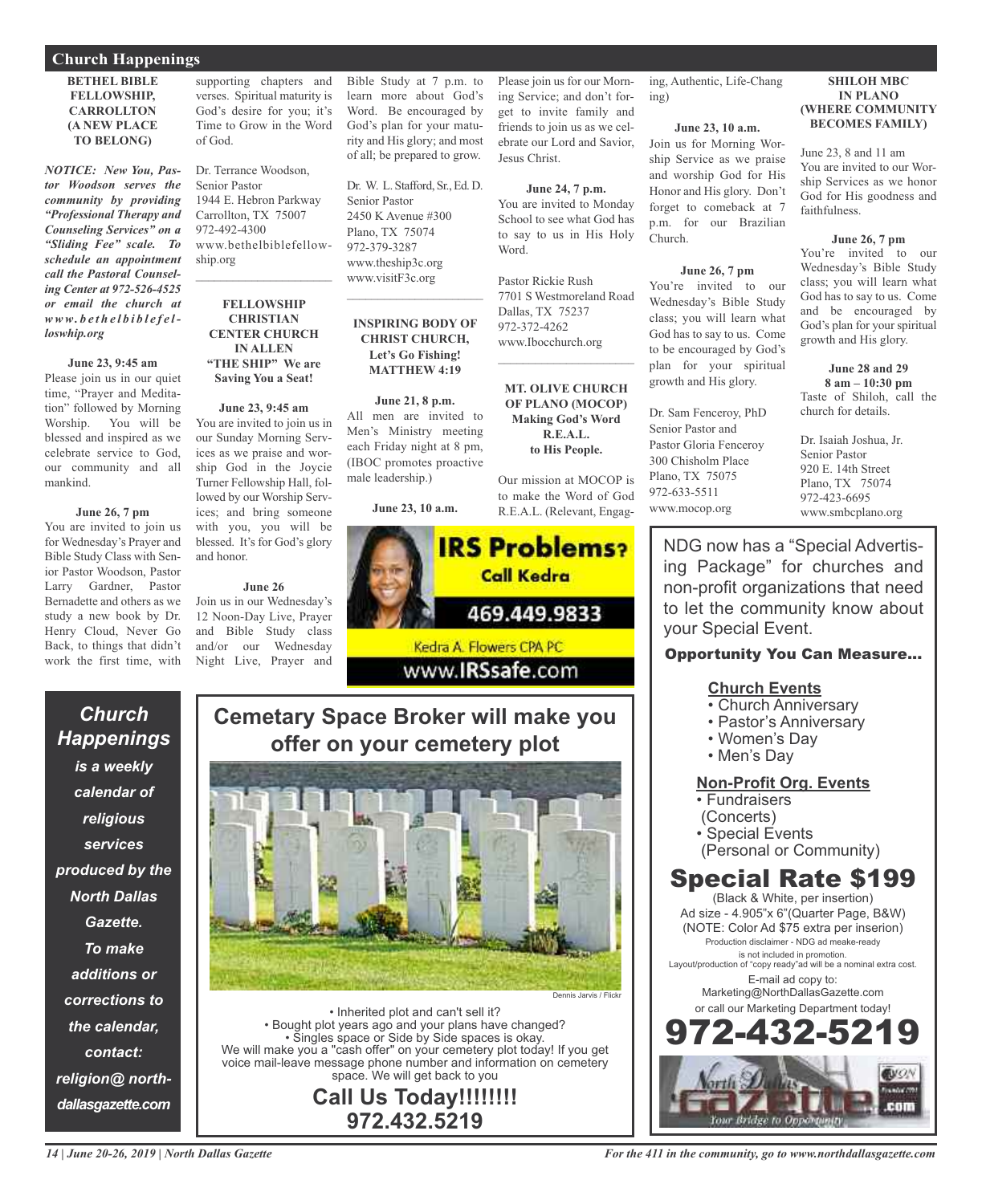# **Follow God**



*Send email to: businessoffice@ northdallasgazette.com to sign up for Sister Tarpley's weekly electronic newsletter.*

*"For My thoughts are not your thoughts, neither are your ways My ways, declares the LORD. As the heavens are higher than the earth, so are My ways higher than your ways and My thoughts than your thoughts."* (**Isaiah 55:8-9**).

How do you know what thoughts are your thoughts versus God's thoughts? One of the great paradoxes

rant.We had been on the road for two days and were weary of travel. At least, I was. The waitress came, graciously took our order and then brought back the bread for us to begin our lunch. I picked up the knife to cut some of the bread and I dropped it on my right forefinger. There was a little cut there and so I squeezed it to get as much blood out as I

possibly could.

doing?"

My wife looked at me shaking her head and said, "What in the world are you of walking with God is discerning the difference between a "natural idea" versus a "God-idea."

Make certain that your ideas and the actions you take are directed by God and not from your own reasoning. There is a constant rub between the "natural" and the "spiritual."

There are only three places from which a thought or idea originate: 1) The natural man. 2) Satan. 3) The Holy Spirit.

There are a few ways to discern from which place a thought is coming. If a thought comes into your mind that you know you would never have thought of, and it might be some- thing you would not nor-



*(Leftto right) Gloria Foster Kirven, Joe Kirven, Dora Belle Freeman Mack, Clarissa Banks, Emma Kimble Turner, Sylvester Collier, Lois Warrior Newborn, and Clarence Clay celebrate a reunion of the Booker T. Washington Class of 1949 class reunion.*

mally consider doing. This is likely God speaking.

Imagine a conference that is a poorly organized event and an offering is needed to make up being short on funds.

It can easily be a case of poor management. You pray then you think about giving a token gift. But, the figure that suddenly comes into your mind is \$1,000. You argued with God and struggled with your attitude.

You think that God must surely have two zeros out of place! But you must obey, because you know that it was not initially your idea.

In order to be obedient, we must not make advance decisions about a particular matter. Each of our decisions must be submitted to the Lord for His counsel to us, not just based on our reasoning.

When you are going through tough times, don't get upset about it, think about Joseph and all that he went through, and then see where that led him.

Understand that God has a plan for us in all that happens. Pray that your outcome will be a "Joseph outcome," so that you will accomplish God's purpose.

Ask God to help you do what is necessary and to use your gifts and talents for His eternal Kingdom.

#### By Dr. James L. Snyder heading for our table. When I said in such a dreary voice, fering in our restaurant." **One man's joke is another man's discount**

The Gracious Mistress of the Parsonage and I were dining out at a very nice restaushe got to the table I said, "I cut myself and it hurts so much."

She shook her head and said, "Your finger's okay, I saw you using it as I was coming to your table."

"But look at the blood," I complained, "can I get a discount?"

Still shaking her head, she walked away from the table.

I got my handkerchief out of my back pocket, made a little sling for my finger and attached it to my shirt. There I was with my finger in that little sling as though I had hurt it very badly.

As the waitress came to our table again she stopped, looked at my finger in the sling and burst out laughing.



"Does this qualify for a discount?"

My wife looked at me, shook her head and said, "I can't take you anywhere."

Eventually the waitress came back with our ticket and said, "When my manager heard your story he broke down laughing. Nobody has ever tried this in this restaurant before."

I smiled; I like to hear things like that. Then she said something that really surprised me. "The manager said that I

could give you a 10% discount for your pain and suf-

I took a picture of that ticket to make sure I would not forget that sometimes one person's joke can equal a good discount.

You never know what's going to work until you try it. If it does not work, okay, move on to the next joke.

People take things so seriously these days. Then there are those people who laugh at the wrong things. I need a balance in my life and I know that laughter is like medicine to the soul. It just depends what I am laughing at or who.

One of my favorite Bible



passages is found in the book of Proverbs. Solomon wrote the Proverbs and is known as the wisest man that ever lived. He wrote, "A merry heart maketh a cheerful countenance: but by sorrow of the heart the spirit is bro-

ken" (Proverbs 15:13).

I have a responsibility to help stir up and give people a merry heart.

*Dr. James L. Snyderis pastor of the Family of God Fellowship. The church web site iswww.whatafellowship.com.*



*For the 411 in the community, go to www.northdallasgazette.com*

.<br>Monder Schult For & Mer Carlinghy Eridor

**Lullas TX 75297**<br>072.679.1262(ILOC)

**STATISTICS** 

www.smbcplano.org

Contact Information: 972-423-6695